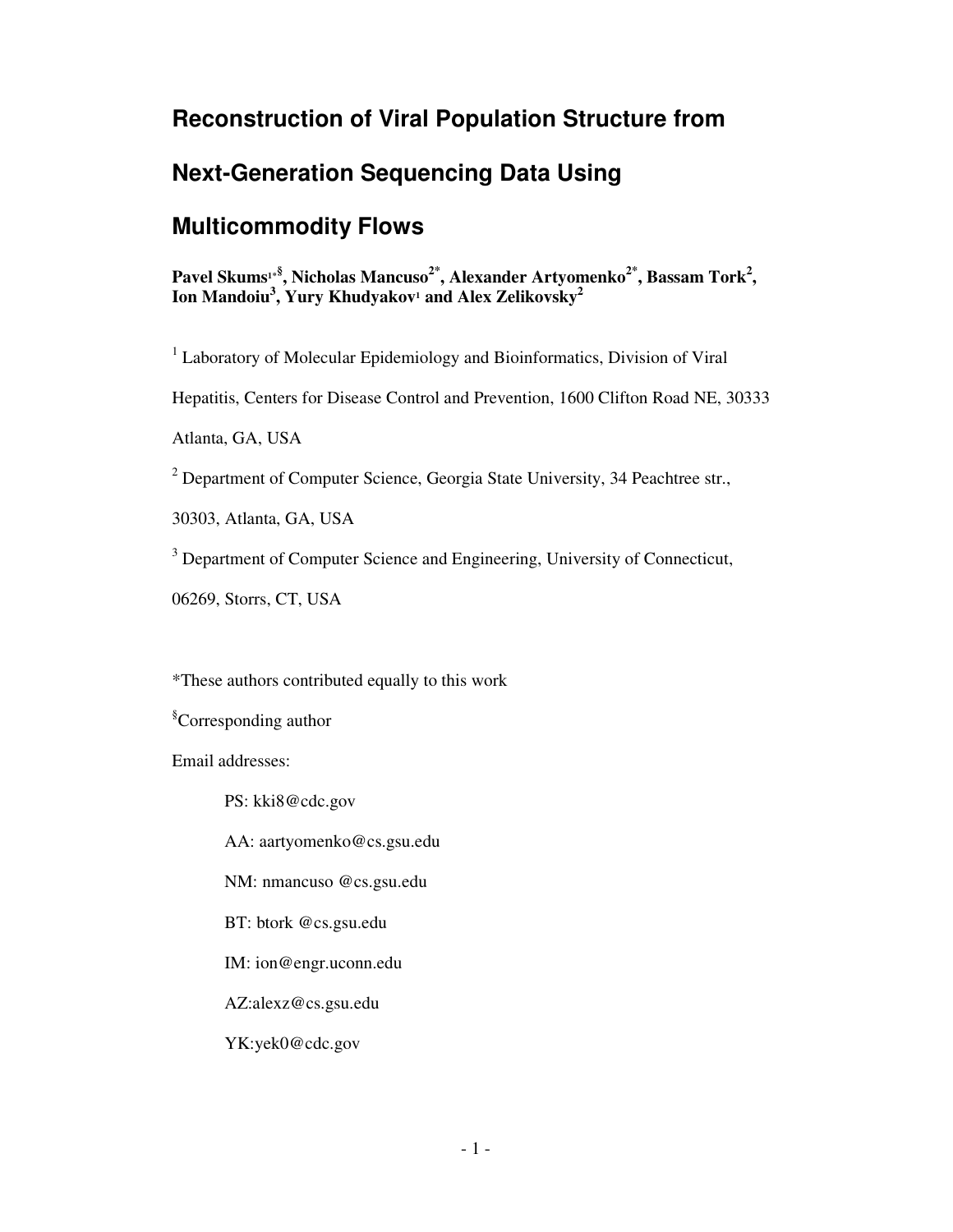### **Abstract**

#### **Background**

Highly mutable RNA viruses exist in infected hosts as heterogeneous populations of genetically close variants known as quasispecies. Next-generation sequencing (NGS) allows for analysing a large number of viral sequences from infected patients, presenting a novel opportunity for studying the structure of a viral population and understanding virus evolution, drug resistance and immune escape. Accurate reconstruction of genetic composition of intra-host viral populations involves assembling the NGS short reads into whole-genome sequences and estimating frequencies of individual viral variants. Although a few approaches were developed for this task, accurate reconstruction of quasispecies populations remains greatly unresolved.

#### **Results**

Two new methods, AmpMCF and ShotMCF, for reconstruction of the whole-genome intra-host viral variants and estimation of their frequencies were developed, based on Multicommodity Flows (MCFs). AmpMCF was designed for NGS reads obtained from individual PCR amplicons and ShotMCF for NGS shotgun reads. While AmpMCF, based on covering formulation, identifies a minimal set of quasispecies explaining all observed reads, ShotMCS, based on packing formulation, engages the maximal number of reads to generate the most probable set of quasispecies. Both methods were evaluated on simulated data in comparison to Maximum Bandwidth and ViSpA, previously developed state-of-the-art algorithms for estimating quasispecies spectra from the NGS amplicon and shotgun reads, respectively. Both algorithms were accurate in estimation of quasispecies frequencies, especially from large datasets.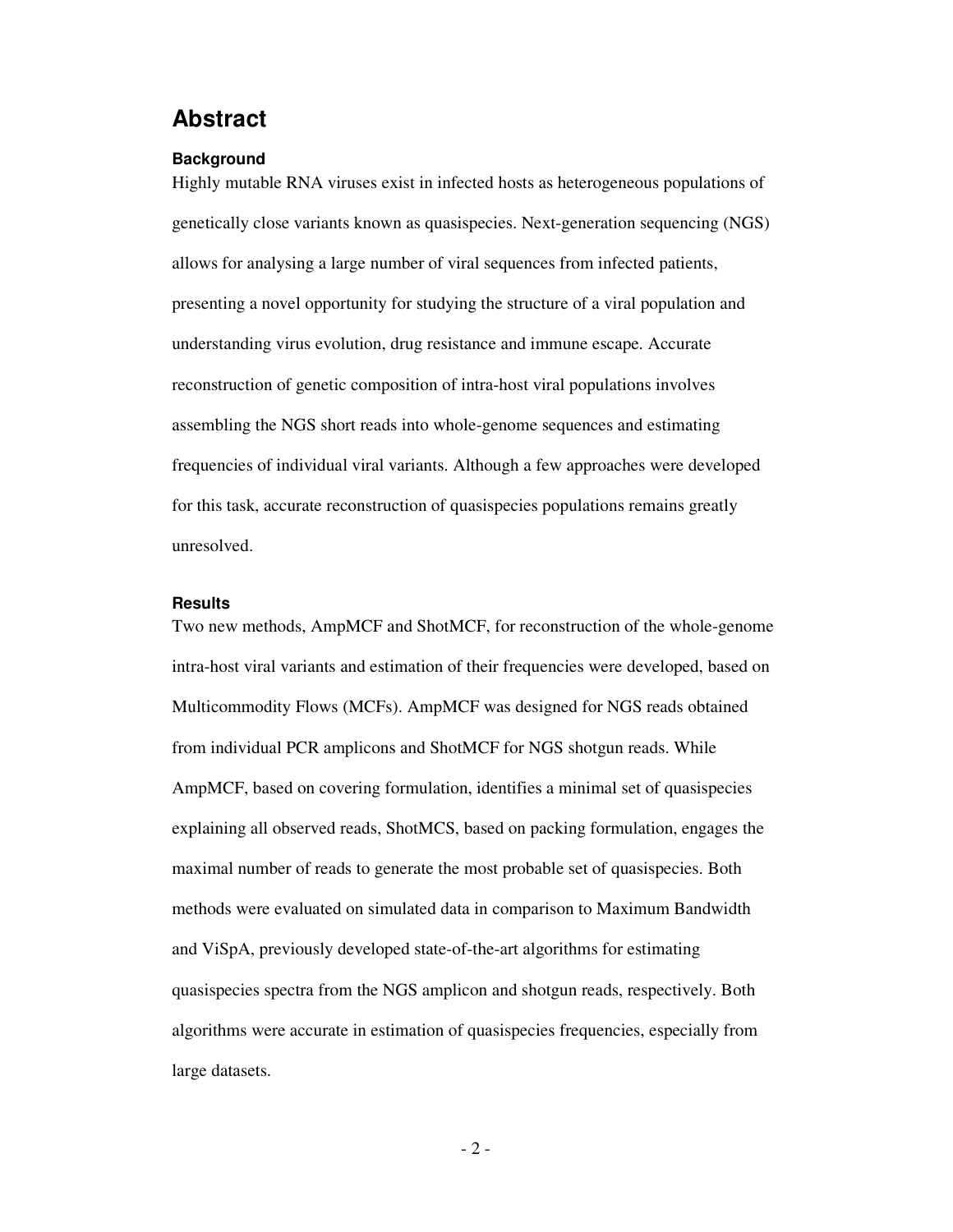#### **Conclusions**

The problem of viral population reconstruction from amplicon or shotgun NGS reads was solved using the MCF formulation. The two methods, ShotMCF and AmpMCF, developed here afford accurate reconstruction of the structure of intra-host viral population from NGS reads. The implementations of the algorithms are available at http://alan.cs.gsu.edu/vira.html (AmpMCF) and

http://alan.cs.gsu.edu/NGS/?q=content/shotmcf (ShotMCF)

### **Background**

RNA-dependent RNA-polymerases of RNA viruses are error prone and frequently generate mutations, accumulation of which results in a diverse intra-host viral population of closely related genetic variants [1,3], commonly termed quasispecies by virologists.

The advent of Next-Generation Sequencing (NGS) presented invaluable opportunity for the in-depth evaluation of viral quasispecies and understanding the structure of viral intra-host populations in unprecedented detail [18, 19]. The application of NGS to clinical and public health settings offers prospects for significant improvement in controlling drug resistance [13] and development of novel therapeutics and vaccines [17]. One of the major advantages of NGS is in generating sequence data at a scale that allows not only analysis of intra-host viral variants from a single amplicon or recovery of the consensus full-length genomic sequence but also reconstruction of the population of full-genome quasispecies from an infected host.

The problem of reconstruction of a structure of viral population formulated as *quasispecies spectrum reconstruction problem* was recently addressed in several studies [6, 7, 8, 9, 15]. Given a collection of the shotgun or amplicon NGS reads

 $-3-$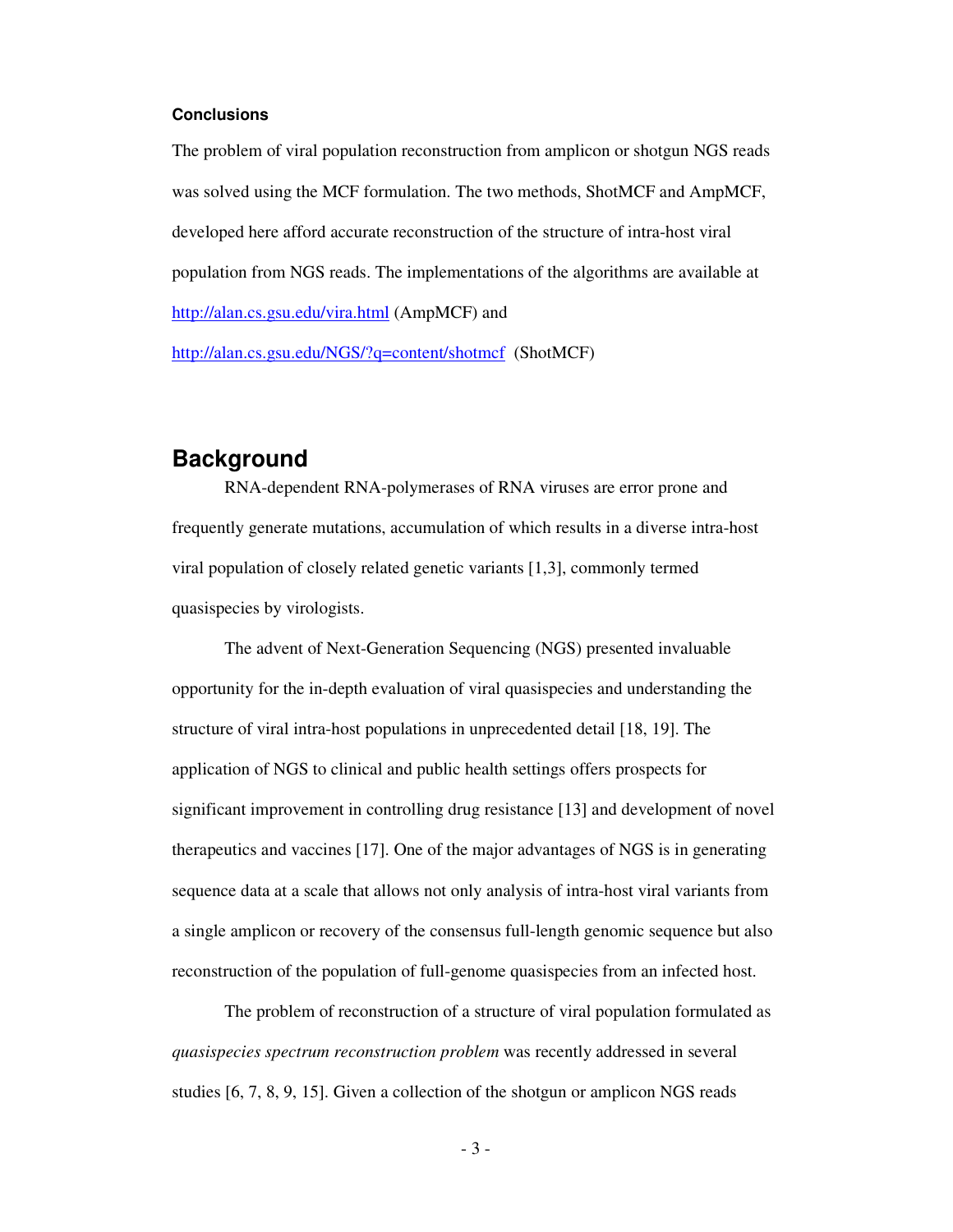generated from a sample of the viral population, the algorithms reconstruct a set of quasispecies and their relative frequencies. All published algorithms are based on generating graphs of read overlaps and use minimum-cost flows, probabilistic methods, shortest paths, or maximum bandwidth to reconstruct a set of quasispecies from the graphs [6, 7, 8, 9, 15]. The accuracy of reconstruction is affected by the heterogeneity of intra-host viral population. The abundance of conserved genomic regions that extend beyond the maximal read length significantly restricts the fullgenome quasispecies assembly. Indeed, even short conserved regions at the overlaps of reads significantly increase ambiguity of quasispecies reconstruction.

Most algorithms for the quasispecies spectrum reconstruction implicitly assume that sequence data were obtained using a shotgun experiment. Although the shotgun method is frequently used for reconstruction of long sequences and produces less distortion in frequency of quasispecies than the amplicon-based approach, the available NGS error correction algorithms are most efficient when applied to amplicon-based data [4,12]. Additionally, although most quasispecies spectrum reconstruction algorithms are technically applicable to both types of data, the amplicon-based approaches allow for a greater control over the distribution of reads across the entire sequence of interest, resulting in a more accurate estimation of the structure of viral population [8,9].

In this paper, we consider two methods, AmpMCF and ShotMCF, for reconstruction of the genetic structure of intra-host viral population using either amplicon or shotgun NGS reads, respectively. Both methods are based on the application of MultiCommodity Flow problem (MCF) [21].

 $-4-$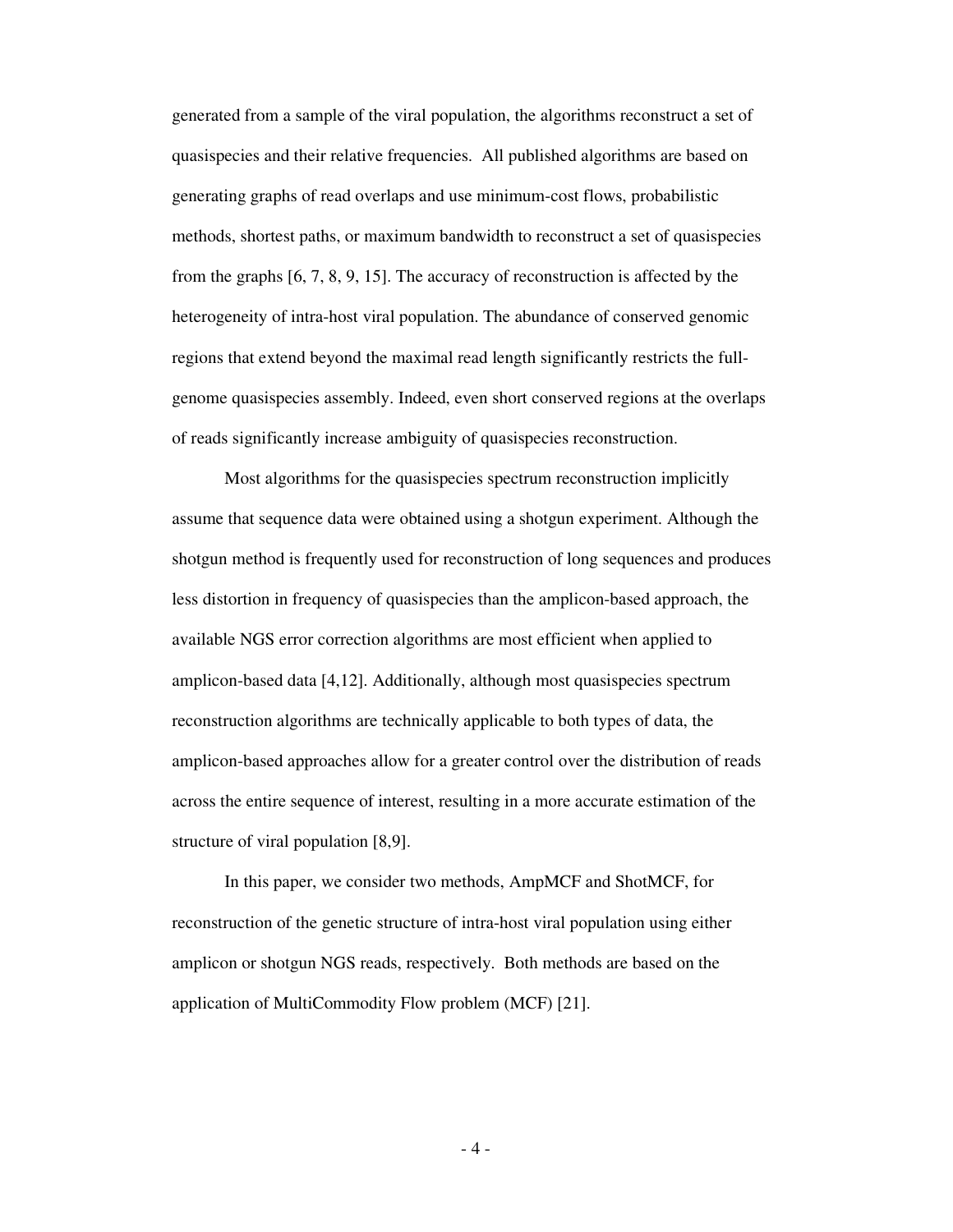### **Methods**

MCF is a classical optimization problem that searches for *k* flows for *k* sourcesink pairs  $(s_i, t_i)$  in a network N in order to either minimize the total cost of flows or maximize the total flow of subjects to match the capacity and demand constraints.

 Quasispecies reconstruction can be formulated as an optimization problem in two ways: (1) identification of the most probable set of quasispecies formed by the largest subset of reads from the data, referred to as packing formulation; and (2) identification of a minimal set of quasispecies explaining all observed reads, referred to as covering formulation. These two formulations, when applied to MCFs, were developed into path packing and path covering algorithms of ShotMCH and AmpMCF, respectively.

#### **AmpMCF algorithm**

 We consider an amplicon *A* as a multiset of reads such that each read *r*∈*A* has the same predefined starting and ending position in the genome start $(A)$  and end $(A)$ , respectively. Two amplicons  $A_1$ ,  $A_2$  are considered overlapped if and only if start( $A_1$ ) ≤ start( $A_2$ ) < end( $A_1$ ) ≤ end( $A_2$ ). A set of amplicons  $A = \{A_1, \ldots, A_m\}$  is said to be overlapping if and only if  $A_i$  and  $A_{i+1}$  overlap for  $i=1...m-1$ . Given an overlapping set A, we define a partial order < on the set of reads  $R = A_1 \cup ... \cup A_m$  as follows:  $r < r'$  if and only if  $r \in A_i$ ,  $r' \in A_{i+1}$  and  $r$  and  $r'$  are consistent over their overlap of length  $l_{i,i+1} =$ end(A<sub>i</sub>)- start(A<sub>i+1</sub>)+1, i.e., the suffix of length  $l_{i,i+1}$  of r coincides with the prefix of length  $l_{i,i+1}$  of r'.

Given an overlapping set  $A = \{A_1, \ldots, A_m\}$ , we construct an  $(m+2)$ -staged directed vertex-weighted read-graph as follows:  $G=(V(G)=V_1 \cup ... \cup V_m \cup \{s, t\},\)$ *E(G)*, *c)*, where each  $v \in V_i$ ,  $1 \le i \le m$  corresponds to a distinct read  $r_v \in A_i$ . An edge  $(u,v)$  ∈  $E(G)$  if and only if either  $r_u < r_v$  or  $u = s$ ,  $v ∈ A_1$  or  $u ∈ A_m$ ,  $v = t$ . We also define

 $-5 -$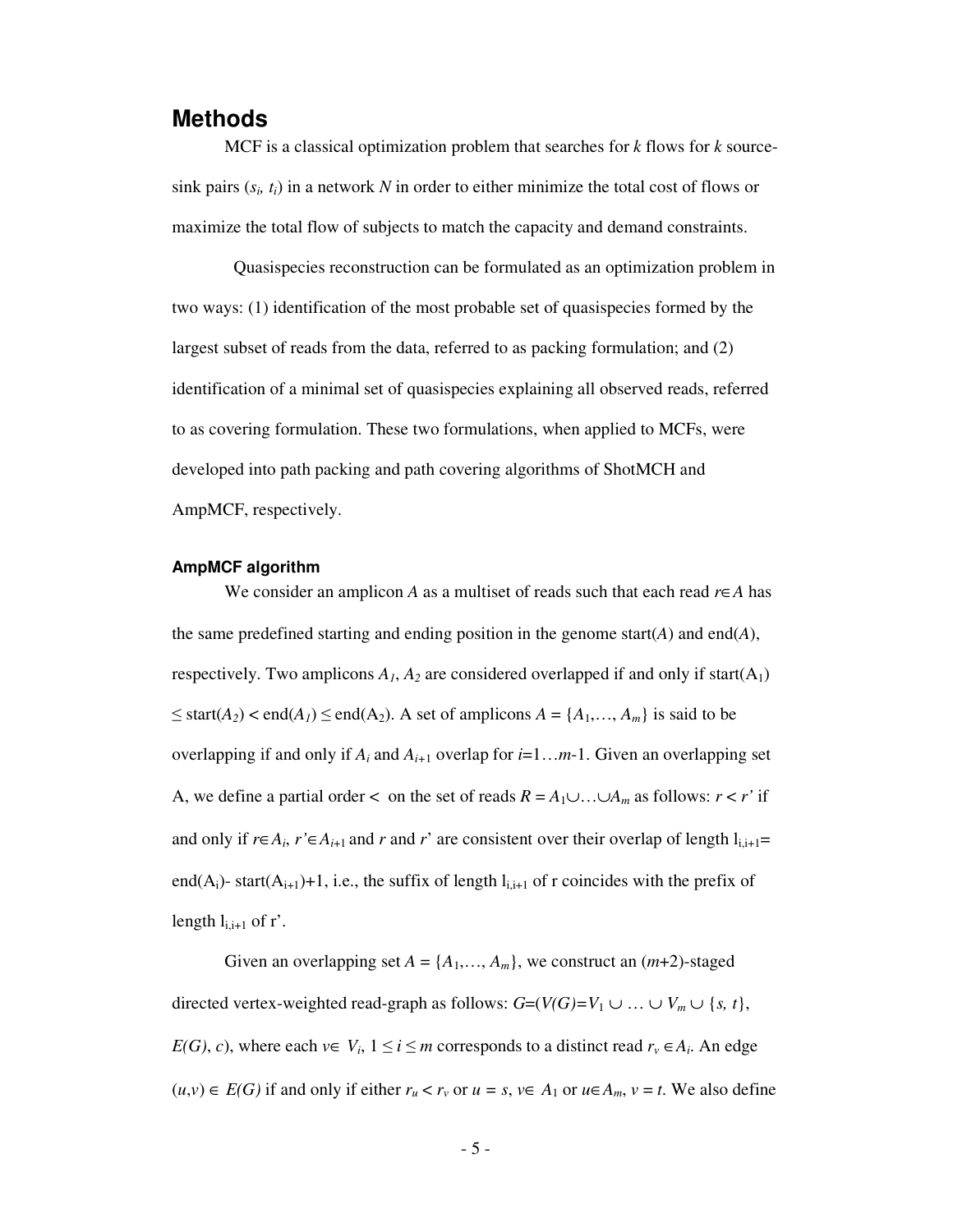the function *c*:  $V_1 \cup ... \cup V_m \rightarrow [0, 1]$ , where *c*(*v*) denotes the frequency of the read represented by  $v \in V_i$  in amplicon  $A_i$ . It is evident that every full-size quasispecies that has a sequenced read from each amplicon  $A_i$  corresponds to an  $(s,t)$ -path in the graph *G*.

A bipartite clique of *G* is defined as a set of vertices  $C \subseteq V(G)$  such that

*C*⊆*V*<sup>*i*</sup>∪*V*<sup>*i*</sup>+1 for some *i* and every vertex from the set *C*∩*V*<sup>*i*</sup> is adjacent to every vertex from the set  $C \cap V_{i+1}$ .

**Lemma 1.** *Consistent overlaps in amplicons*  $A_i$ ,  $A_{i+1}$  *correspond to disjoint bipartite cliques in G.* 

**Proof.** Suppose the contrary; then there exist vertices  $v, v' \in A_i$  and  $u, u' \in A_{i+1}$ , such that  $r_v < r_u$ ,  $r_v < r_u$ ,  $r_{v'} < r_u$ , but it is not true that  $r_{v'} < r_u$ . Since  $r_{v'}$  and  $r_u$  are comparable but  $r_v$  and  $r_u$  are not, the prefixes of length  $l_{i,i+1}$  of  $r_u$  and  $r_u$  must not be consistent. This implies a contradiction with  $r_v < r_u$  and  $r_v < r_{u'}$ .

Using this simple finding, we transform the read graph  $G$  into a new "forked" edgeweighted directed read-graph  $H = (V(H), E(H), d)$  as follows. Consider each  $p \times q$ -

bipartite clique  $C=K_{p,q}$  of *G* not containing vertices *s,t.*  $C \subseteq A_i \cup A_{i+1}$  for some

*i*∈{1,…,*m*-1} . Add a new "fork" vertex *vfork*, delete all edges of the bipartite clique *C* and add edges from the sets

 $\{(\underline{u},v_{fork}): u \in C \cap A_i\}$  and  $\{(v_{fork},v): v \in C \cap A_{i+1}\}$ . Define a new edge weight function *d* :  $E(H) \rightarrow N$  as follows:  $d(uv_{fork}) = c(u)$ ,  $d(v_{fork}v) = c(v)$ ,  $d(su) = d(vt) = 0$ . Figure 1 illustrates this transformation.

#### **Figure 1 - Transformation of read graph into forked read graph**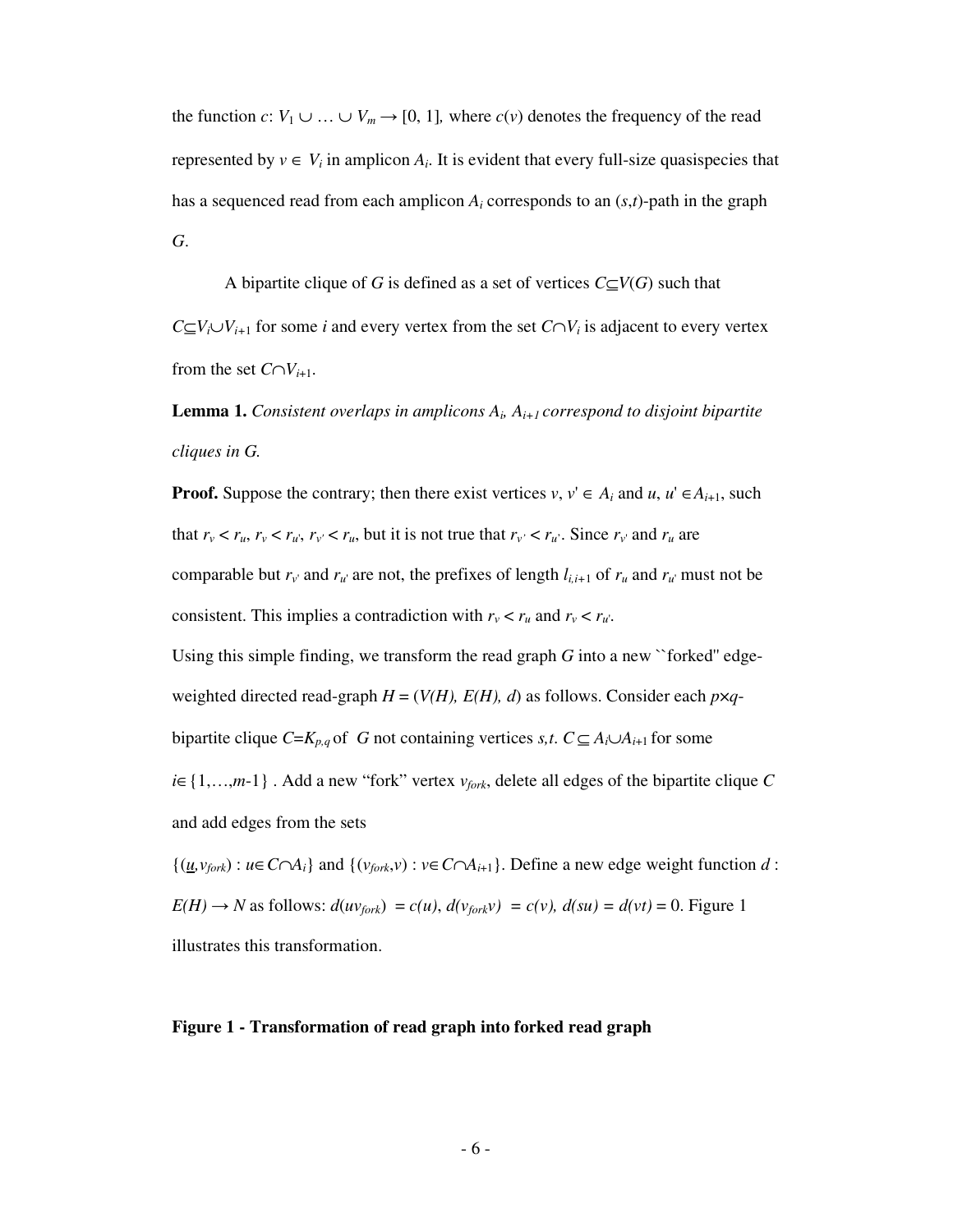As for *G,* every full-size quasispecies corresponds to (*s,t*)-path in the forked read graph *H*. However, *H* is (2*m*+1)-staged directed graph with much fewer edges than *G*: for every bipartite clique  $K_{p,q}$  *pq* edges in *G* are replaced by only  $p+q$  edges in *H*. Since in network flow problems variables usually are associated with edges, this reduction is highly useful for the construction of the fast network flows-based algorithm for the quasispecies spectrum reconstruction problem.

The quasispecies reconstruction problem may be restated as the following covering problem:

**Problem 1.** Given a forked read graph *H*, cover *H* with a set of unique  $(s,t)$ -paths  $P_i$ with frequencies  $g_i$  such that the total frequency of paths is minimal and for every directed edge  $(u, v) \in E(H)$  the sum of frequencies of paths containing  $(u, v)$  is at least *d(uv)*.

We next reformulate Problem 1 as a MCF problem. Suppose that *k* is an upper bound for the number of quasispecies (k is the parameter of the algorithm analogous to the parameters of clustering algorithms such as k-means). Then an exact solution of Problem 1 could be obtained using the following Mixed Integer Linear Programming formulation:

$$
minimize \sum_{\substack{i=1,\dots k \\ (s,u)\in E(H)}} g_{su}^i \qquad (1)
$$

s.t.

$$
\sum_{i=1}^{k} g_{uv}^{i} \ge d(uv), \ (u, v) \in E(H) \ (2)
$$
\n
$$
\sum_{(u,v)\in E(H)} g_{uv}^{i} = \sum_{(v,w)\in E(H)} g_{vw}^{i}, \ v \in V(H)\setminus\{s,t\}, \quad i = 1, ..., k \ (3)
$$
\n
$$
\sum_{(v,u)\in E(H)} f_{vu}^{i} \le 1, \ v \in V(H), \ i = 1, ..., k \ (4)
$$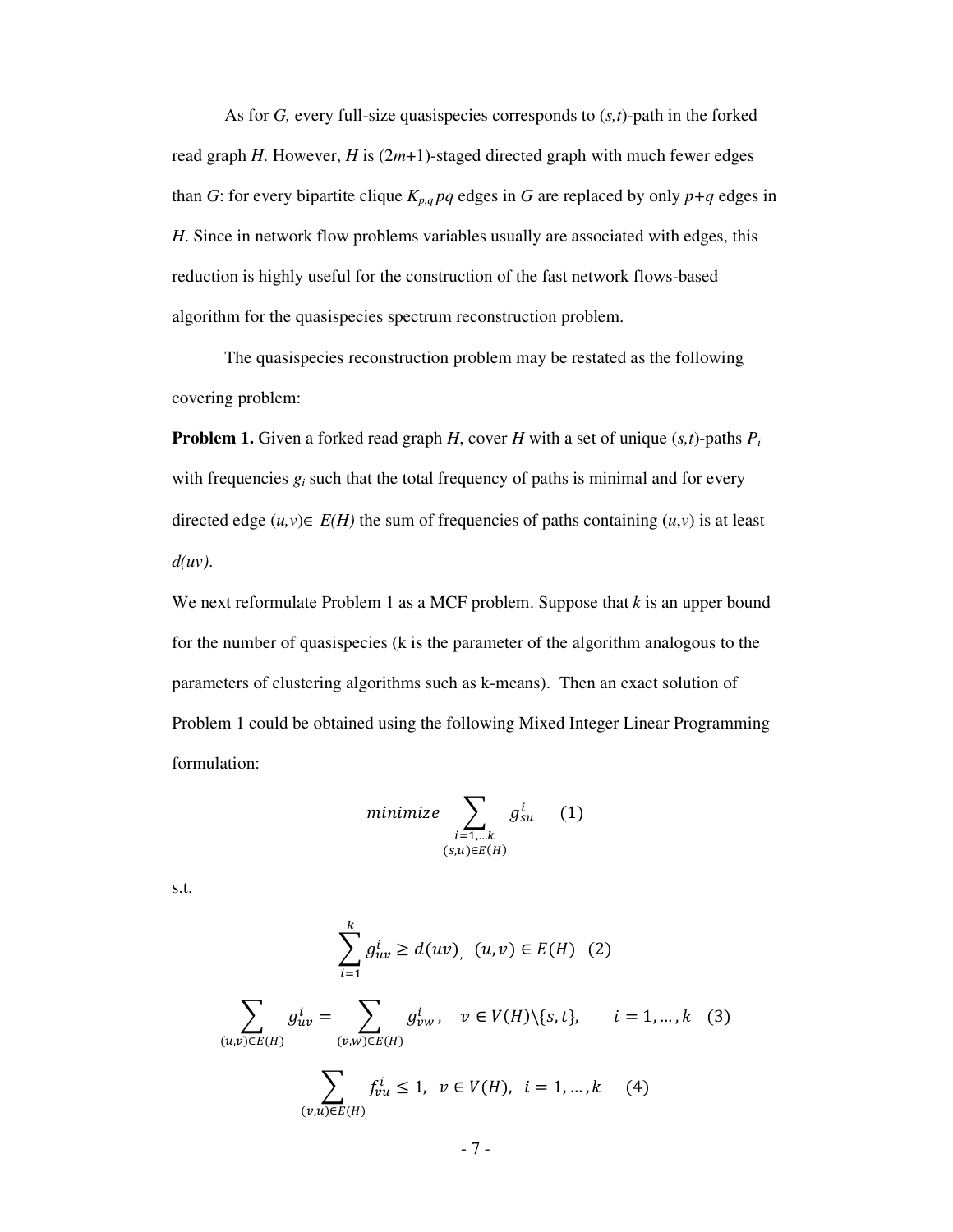$$
f_{uv}^i \ge g_{uv}^i, \ (u, v) \in E(H), \ i = 1, \dots, k \quad (5)
$$
  

$$
f_{uv}^i \in \{0, 1\}, \quad (u, v) \in E(H), \quad i = 1, \dots, k \quad (6)
$$
  

$$
g_{uv}^i \in [0, 1], \ (u, v) \in E(H), \ i = 1, \dots, k \quad (7)
$$

The variables  $g_{uv}^i$  represent the values of the flow *i* on the edge  $(u, v)$ . With each flow *g*<sup>*i*</sup> we associate a binary vectors  $f^i$  such that for every  $(u, v) \in E(H)$ 

if 
$$
g_{uv}^i > 0
$$
 then  $f_{uv}^i = 1$  (8)

This condition is guaranteed by the constraints (5). Constraints (2) and (3) are covering and flow conservation constraint, respectively. Constraints (4) guarantee that flows  $g^i$  are unsplittable for every  $i=1,\ldots,k$ , i.e. the edges carrying each flow forms a simple  $(s,t)$ - path  $P_i$  in the forked read-graph  $H$ . In particular, the constraint implies that for every *i*=1,...,*k* the values  $g_{uv}^i$  are equal for all edges of  $P_i$ . Therefore  $g_{uv}^i$ can be interpreted as values proportional to frequencies of quasispecies *i*. The frequency of *i-*th quasispecies is calculated as the normalized size of the *i*-th flow by the formula

$$
\frac{\sum_{su \in E(H)} g_{su}^i}{\sum_{i=1}^k \sum_{su \in E} g_{su}^i}.
$$
 (9)

#### **ShotMCF algorithm**

The input is a set of distinct reads *R* with counts ( $c_v : v \in R$ ) and a set of candidate sequences  $Q = \{q_1, \ldots, q_k\}$  generated using the max bandwidth method of ViSpA. We construct the directed read graph  $G = (V, E)$  as follows:

- 1) for each read  $r_v \in R$  aligned with the reference sequence add a vertex  $v \in V$ ; the consensus of candidate sequences can be used as a reference;
- 2) the directed edge  $(u, v)$  belongs to *E* if and only if some suffix of  $r_u$  overlaps with a prefix of  $r<sub>v</sub>$  and the two reads agree inside the overlap;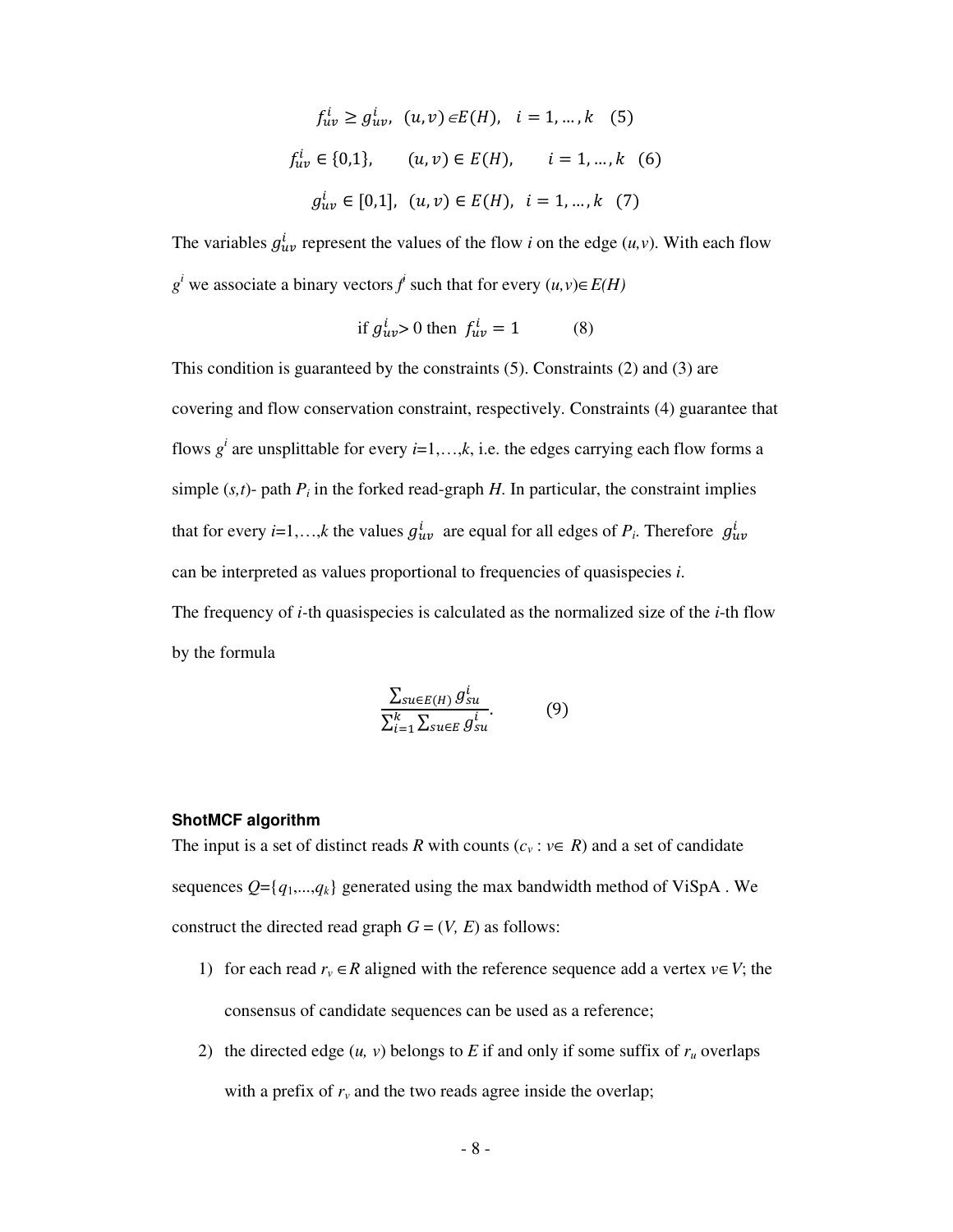3) for each candidate sequence  $q_i \in Q$  add a source  $s_i$  and a sink  $t_i$ . Add edges  $(s_i, v)$  and  $(v, t_i)$  for each vertex  $v \in R$  such that  $r_v$  coincides with the prefix or suffix of  $q_i$ , respectively.

Let a read  $r_v$  of length *l* be aligned with a candidate sequence  $q_i$  and its alignment have *j* mismatches (replacements, insertions and deletions). Let  $p^i$  be the probability that read  $r_v$  was obtained from the sequence  $q_i$ . This probability can be estimated as

$$
p_v^i = \left(\frac{\varepsilon}{3}\right)^j (1 - \varepsilon)^{l - j},\tag{10}
$$

where  $\varepsilon$  is the sequencing error rate, i.e. the probability of error per nucleotide. Note that the analogous formula was in the quasispecies theory for the calculation of the probability of mutation between two different quasispecies [22].

Using the read-graph constructed above, the quasispecies frequencies estimation problem can be formulated in terms of MCF as follows. Each (*s<sup>i</sup>* ,*ti*)-path corresponds to some full-genome quasispecies, which can coincide with  $q_i$  with a probability depending on values  $p^i$ <sub>v</sub>. By using  $p^i$ <sub>v</sub> as coefficients in the MCF objective function, we arrive to the following formulation:

$$
maximize \sum_{v \in V} \sum_{i=1}^{k} p_v^i g_v^i \tag{11}
$$

s.t.

$$
\sum_{i=1}^{k} g_v^i \le c_v, \quad v \in V \tag{12}
$$
\n
$$
\sum_{uv \in E} g_{uv}^i = \sum_{vw \in E} g_{vw}^i, \quad v \in V \setminus \{s_i, t_i\}, \quad i = 1, ..., k \tag{13}
$$
\n
$$
g_{uv}^i \ge 0, \quad uv \in E, i = 1, ..., k \tag{14}
$$

Here  $g_{uv}^i$  are flow variables.  $g_v^i = \sum_{uv \in E} g_{uv}^i$  are auxiliary variables used for the simplicity of notations, which represent total flow through vertices  $v \in V$ . The resulted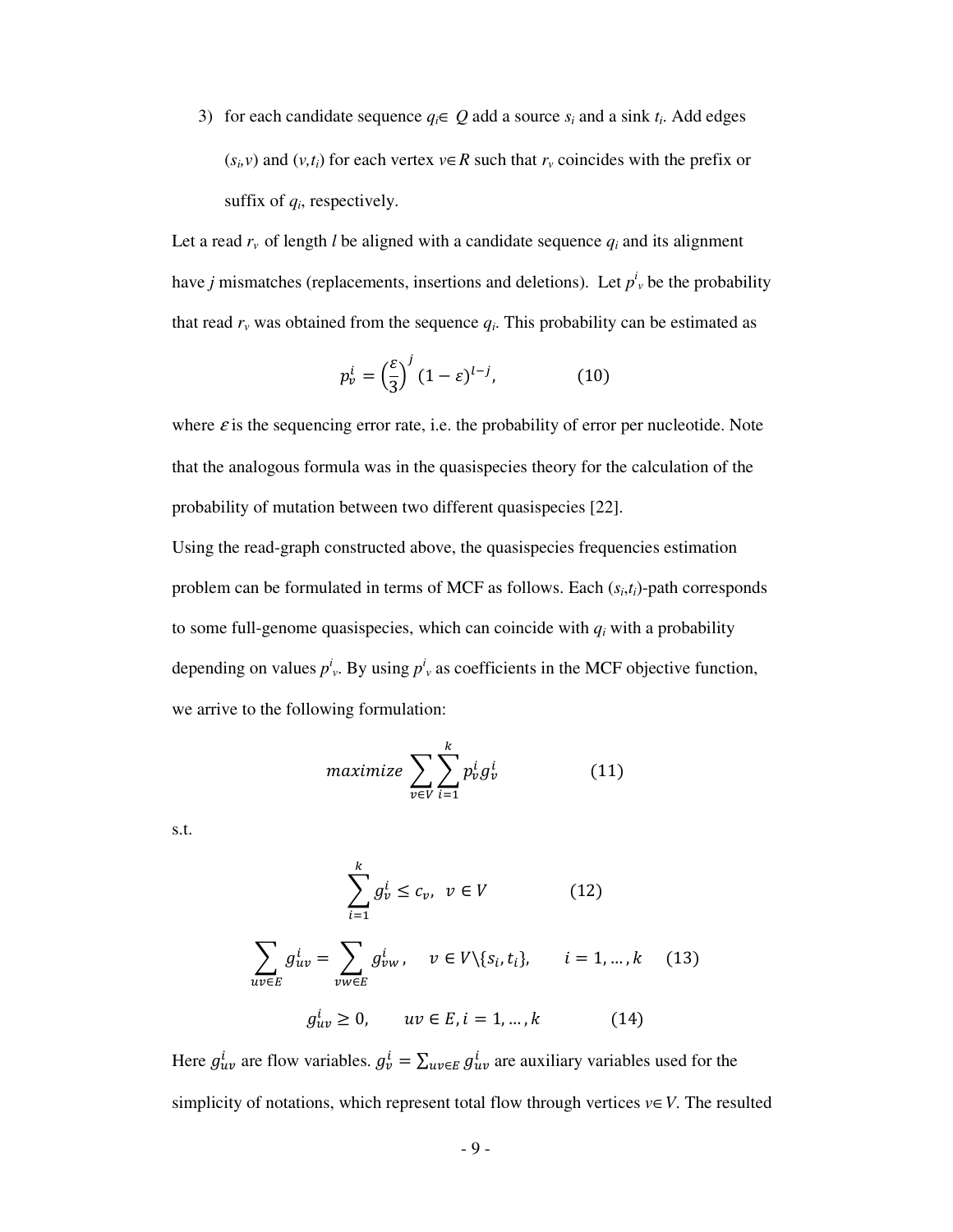flow is fractional and can split, thus allowing for accounting read errors and mutations. (11)-(14) is a variant of MCF, where vertex capacity constraints are used instead of edge capacity constraints. Once the problem is solved, the frequency of each candidate quasispecies could be estimated using (9).

### **Results**

In order to validate the devised methods, we used reads simulated from experimentally identified intra-host HCV variants or quasispecies. The simulated reads were generated using individual 1734-nt sequences derived from the E1/E2 genomic region of intra-host HCV variants [16]. For each run of the algorithm, quasispecies populations were generated using 10 randomly selected sequences with randomly assigned frequencies. Quasispecies frequencies were generated according to uniform, geometric, and skewed distributions.

- 1) In the uniform distribution all sequences have approximately equal frequencies, which were calculated as normalized numbers of times each sequence was chosen in 1000 independent trials, where at each trial one of sequences was randomly chosen with an equal probability.
- 2) In the geometric distribution frequencies form a geometric progression. The frequencies were calculated by taking 10 first terms in geometric progressions and normalizing them.
- 3) In the skewed distribution one of the sequences has a high frequency, while the remaining sequences have uniformly low frequencies (generated as in 1)).

The read lengths followed a normal distribution with mean value of 320nt and variance of 10nt. The number of reads in each simulated data set varied from 5K to 300K for ShotMCF and from 5K to 100K for AmpMCF. Shotgun reads were

 $-10-$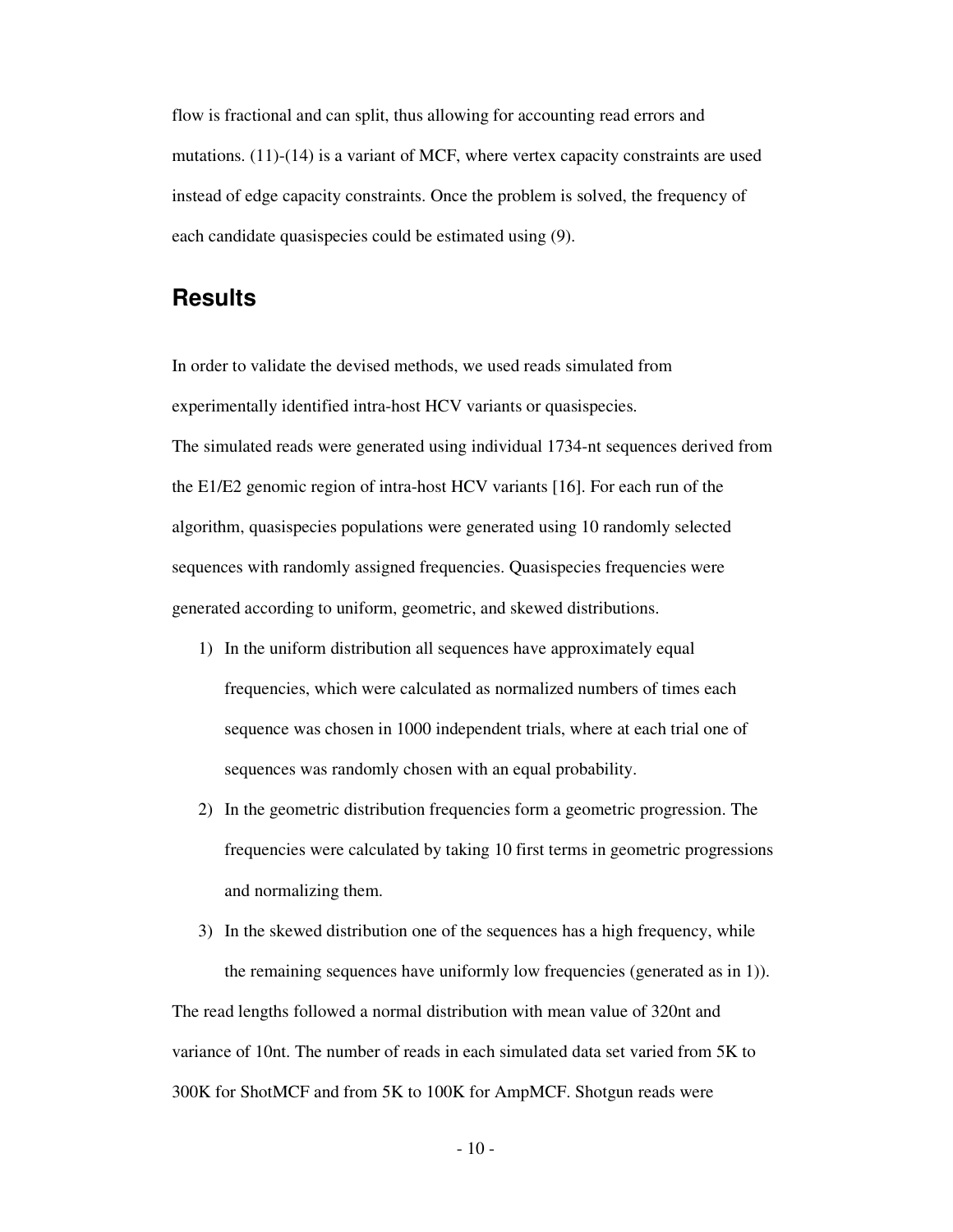simulated using FlowSim [14]. We generated amplicons with the equal length of 320nt and the difference of 250nt between starting positions of consecutive amplicons. The starting position of each amplicon read was chosen among amplicons starting positions using a uniform distribution.

 For each size of a data set and for each distribution type 11 independent simulated data sets were generated, averages of measures of algorithms quality were calculated and the statistical significance of algorithms comparison was estimated using a Kruskal-Wallis test [20].

 Problems formulations (1)-(7) and (11)-(14) were solved using the IBM ILOG CPLEX solver 12.2 (www.ibm.com/software/integration/optimization/cplexoptimizer/) with the default parameters. ILP for AmpMCF was solved in parallel on 16x Intel(R) Xeon(R) CPU X5550 2.67GHz, 48 GB Memory with a running time limit 5 minutes per problem. LP for ShotMCF was solved in parallel on  $24x$  Intel(R) Xeon(R) CPU E7450 2.40GHz, 128 GB Memory to optimality. The average running time for solving LP formulation for ShotMCF varied from 30.945 seconds with a standard deviation 11.332 seconds for 5K reads to 352.301 seconds with a standard deviation 56.861 seconds for 300K reads. The average running time for solving ILP formulation for AmpMCF varied from 110.219 seconds with a standard deviation 106.342 seconds for 5K reads to 126.270 seconds with a standard deviation 99.500 seconds for 100K reads.

P-values for a Kruskal-Wallis test were calculated using MATLAB (http://www.mathworks.com/products/matlab/).

#### **ShotMCF algorithm.**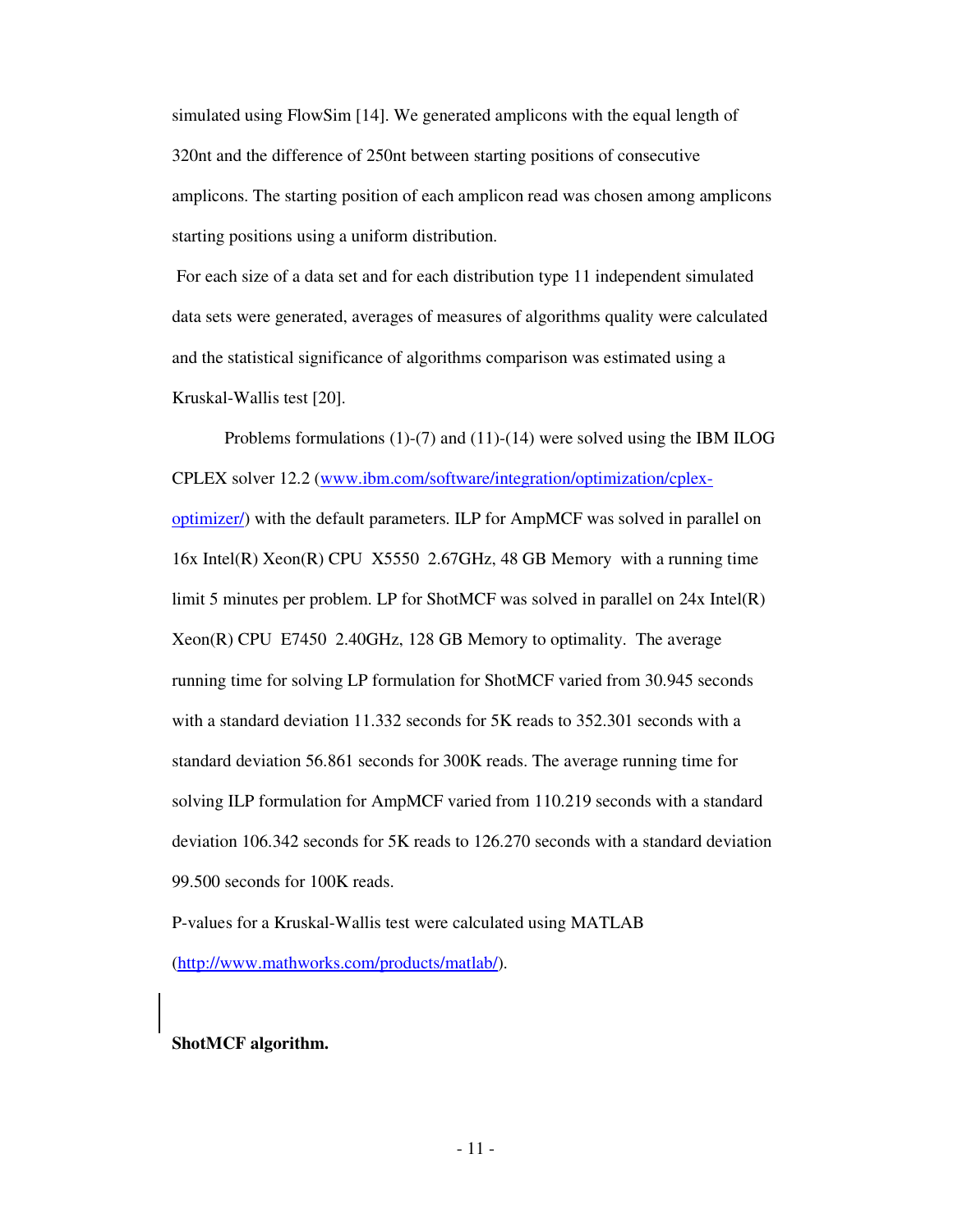The reconstructions obtained using ShotMCF and EM algorithms from ViSpA [7] were compared. It was shown in [7] that ViSpA with EM outperforms state-of-theart algorithm SHORAH proposed in [6]. Since EM and ShotMCF use the same method for candidate quasispecies generation, both algorithms were evaluated for the accuracy of finding the distribution of quasispecies frequencies. Following [7] and [11], we used two measures of accuracy: Root Mean Square Error (RMSE) and Kullback-Leibler divergence (KLD) [10] between the estimated distribution and the true distribution. KLD is a quasi-metric that measures the distance between two probability distributions  $P=(p_1,...,p_n)$  and  $W=(w_1,...,w_n)$  by the following formula:

$$
KLD(P, W) = \sum_{i=1}^{n} \ln\left(\frac{p_i}{w_i}\right) p_i
$$

The following figures illustrates the comparison of ShotMCF and EM algorithms

#### **Figure 2 – Comparison of ShotMCF and EM – RMSE**

#### **Figure 3 – Comparison of ShotMCF and EM – KLD**

The difference in performance between two algorithms is statistically significant for all distributions and sizes of data. The p-values of a Kruskal-Wallis test are summarized in Table 1.

**Table 1 -** Statistical significance of the comparison of ShotMCF and EM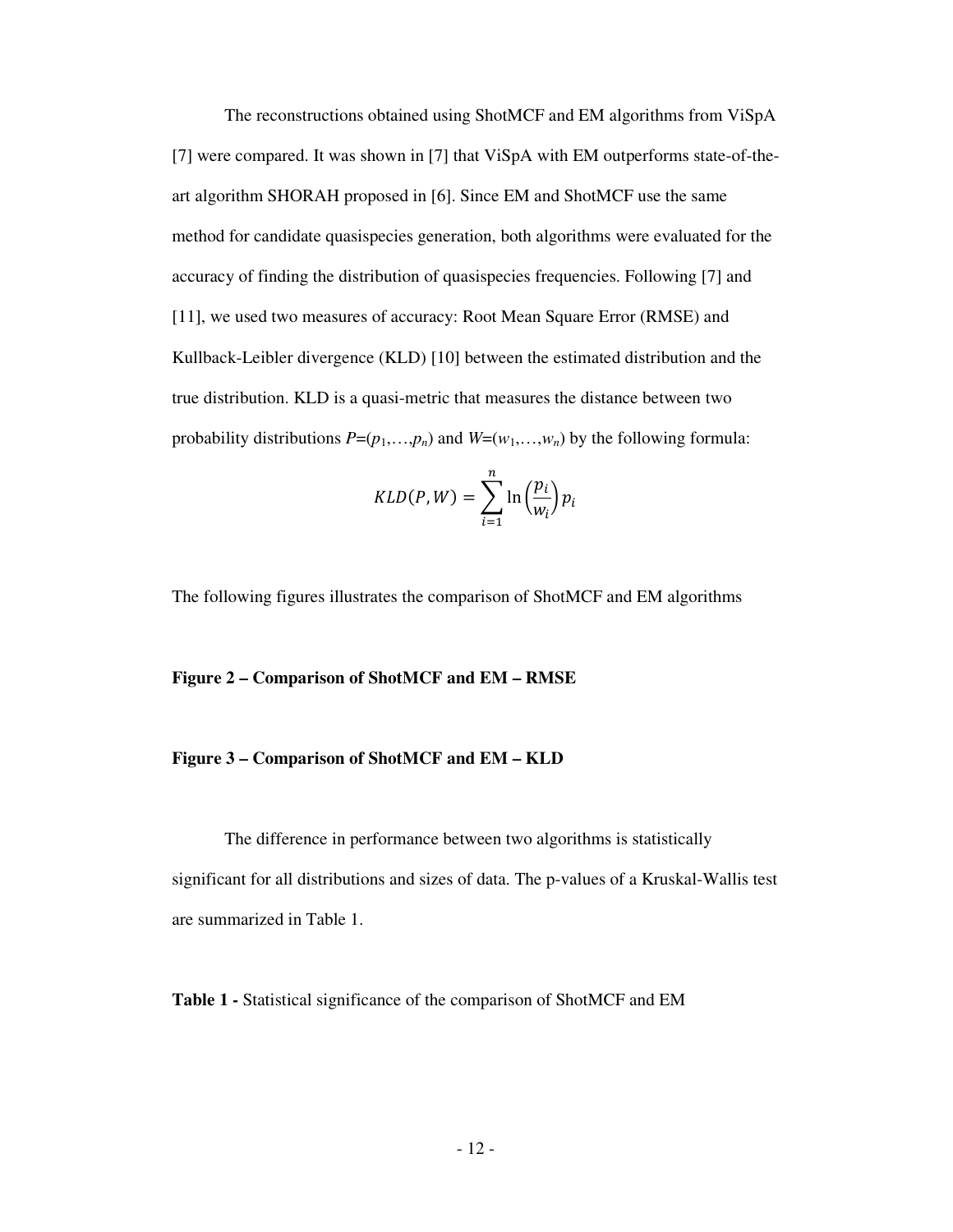ShotMCF statistically significantly outperforms EM on large data sets with geometric and skewed distributions, while the quality of EM is higher on small data sets. The quality of quasispecies reconstruction by EM, as implemented in ViSpA [7], declined with the increase in the dataset size for large numbers of reads, and was not significantly affected for ShotMCF. EM produced more accurate results on data sets with up to 300K reads generated using the uniform distribution. However, the trend of decrease in quality of EM estimations suggests that ShotMCF is more accurate on the larger data sets generated using the uniform distribution.

The accuracy of frequency estimation for variants with different abundances was analysed (Fig. 8)

**Figure 8** – Dependence between relative error (RE) in frequency estimation and an abundance of a variant – ShotMCF

Here, all analysed sequences were partitioned into 5 groups according to their frequencies *f*:  $f \le 0.025$ ,  $0.025 < f \le 0.05$ ,  $0.05 < f \le 0.1$ ,  $0.1 < f \le 0.2$  and  $f > 0.2$ . xaxis represents the groups and y-axis represents the average relative error of ShotMCF for each group. Frequencies of high-abundance variants were estimated more accurately. The accuracy of frequencies estimation increases monotonically with the abundance and stabilizes approximately at the abundance 0.1. The quality of frequency estimation increases, in general, with the number of reads in data set for all groups.

#### **AmpMCF algorithm**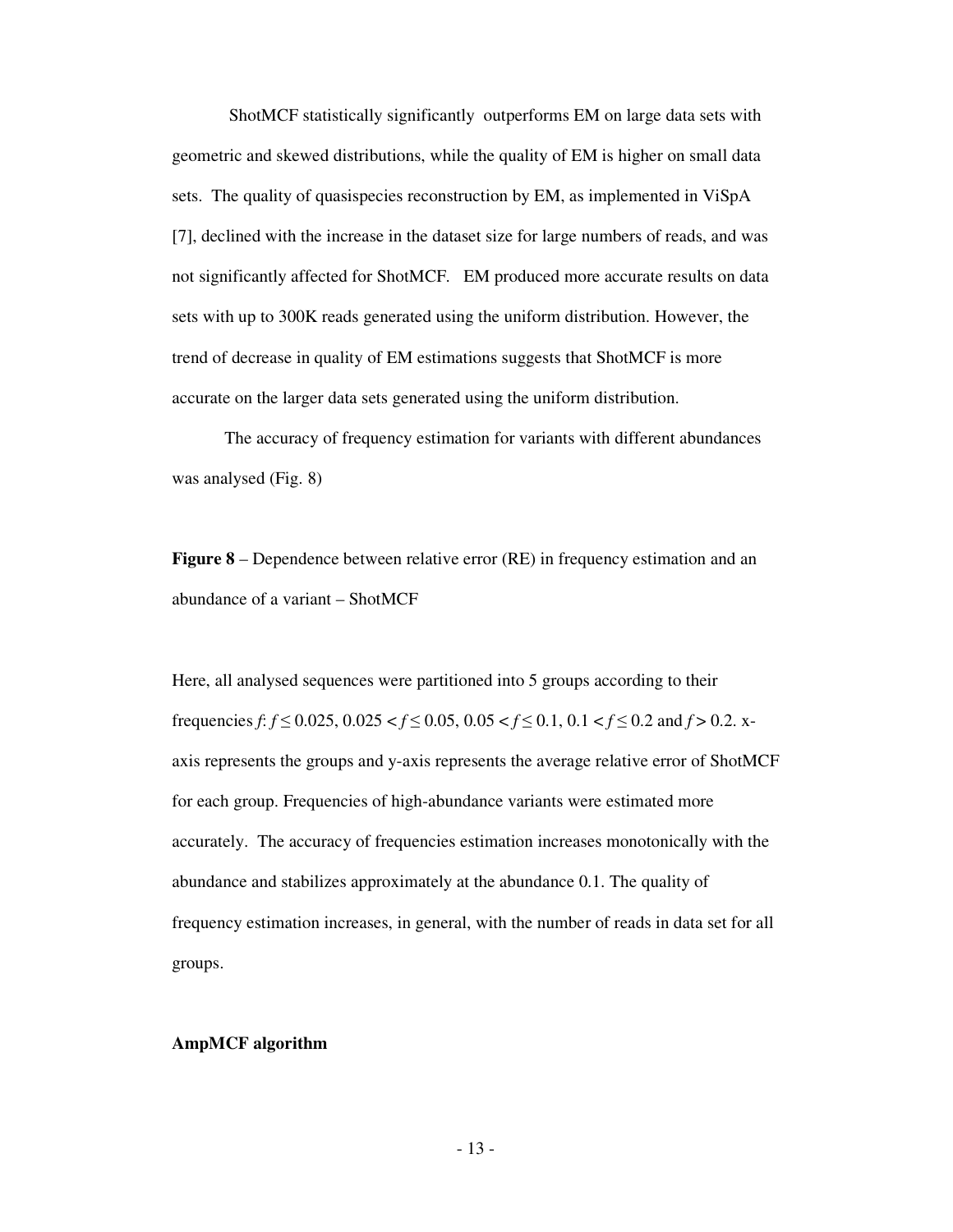The reconstructions obtained using  $AmpMCF$  ( $k=12$ ) and the Maximum Bandwidth (MB) algorithm proposed in [8] were compared. Maximum bandwidth is based on the packing formulation of the quasispecies spectrum reconstruction problem, and was shown to outperform the algorithm for quasispecies spectrum reconstruction from amplicon reads proposed in [9]. The following measures of quality of a solution were used:

1) RMSE

2) Jensen-Shannon divergence (JSD). It replaces KLD used for ShotMCF testing, since for AmpMCF and MB sizes of the reconstructed quasispecies populations may differ from the size of the correct population. JSD differs from KLD divergence due to the addition of a midpoint and is defined as follows:

$$
JSD(P,W) = \frac{1}{2}KLD(P,M) + \frac{1}{2}KLD(W,M),
$$

where *P* and *S* are probability distributions and  $M = \frac{1}{2}(P + W)$ .

3) Sensitivity S, which is defined as

$$
S = \frac{|TruePositives|}{|TruePositives| + |FalseNegatives|}
$$

4) Positive predicted value (PPV), which is defined as

$$
= \frac{|TruePositives|}{|TruePositives| + |FalsePositives|}
$$

Here, if CandQ is the set of quasispecies found by the algorithm and SimQ is the set of simulated quasispecies, then TruePositives = CandQ∩SimQ, FalseNegatives = SimQ\CandQ and FalsePositives = CandQ\SimQ.

RMSE and JSD measure the quality of quasispecies frequencies estimation, and Sensitivity and PPV measure the quality of assembled quasispecies. Sensitivity is a measure of the positive identifications, which is defined as the percentage of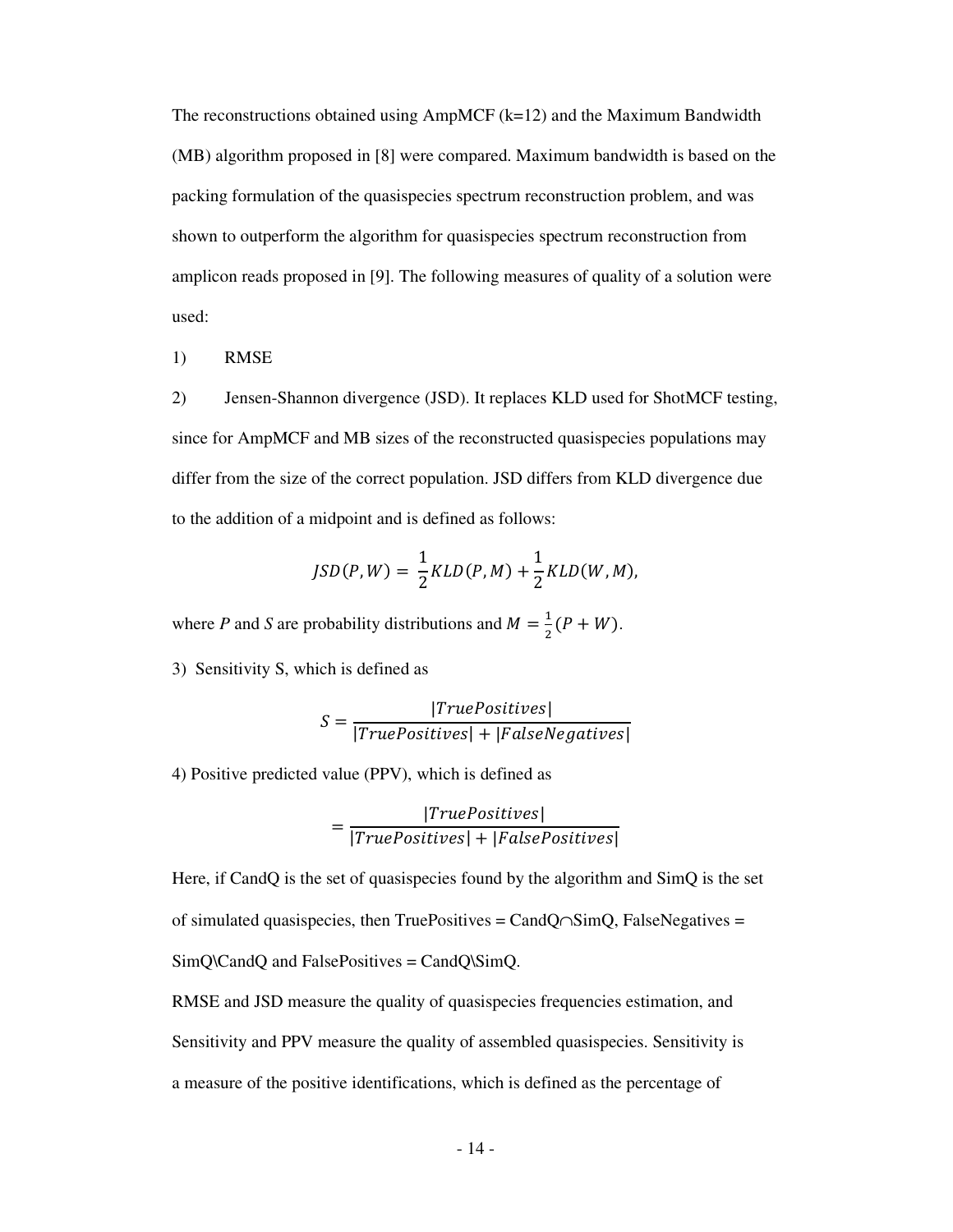correctly assembled quasispecies out of the population. PPV is a measure of the negative identification, which is defined as the percentage of correctly identified quasispecies over all assembled quasispecies.

The following figures illustrates the comparison of AmpMCF and Maximum Bandwidth algorithms

**Figure 4** – Comparison of AmpMCF and Maximum Bandwidth – RMSE

**Figure 5** – Comparison of AmpMCF and Maximum Bandwidth – JSD

**Figure 6** – Comparison of AmpMCF and Maximum Bandwidth – Sensitivity

**Figure 7** – Comparison of AmpMCF and Maximum Bandwidth – PPV

The p-values of a Kruskal-Wallis test are summarized in Table 2.

**Table 2 -** Statistical significance of the comparison of AmpMCF and Maximum Bandwidth

According to RMSE, AmpMCF statistically significantly outperforms Maximum Bandwidth for all sizes of data sets with the geometric distributions, and for large data sets with the uniform distribution. Although AmpMCF exceeded in accuracy Maximum Bandwidth on the 5K and 20K datasets with the uniform distribution, the difference in performance was statistically insignificant, with p-value being slightly greater than the statistical significance threshold of 5%. For the skewed distribution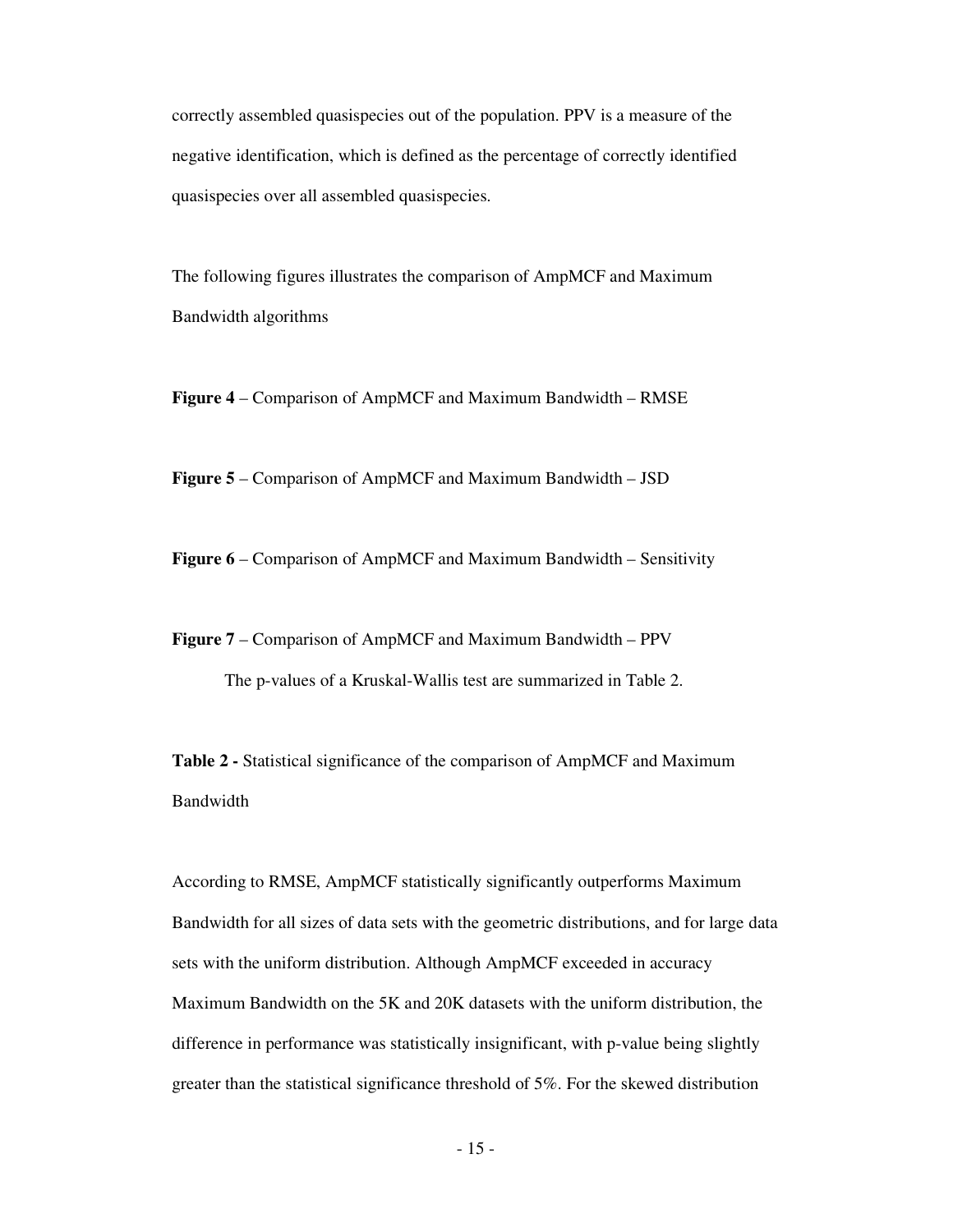the results were comparable without statistically significant advantage of one algorithm over the other.

According to JSD and PPV, ShotMCF statistically significantly outperforms Maximum Bandwidth on the 100K data sets with the geometric distribution, while Maximum Bandwidth had the lower JSD values on the 20K and 100K data sets with the skewed distribution. For all other measures, sizes and distributions the results were comparable with no statistically significant advantage of one algorithm over the other. The p-value for S could not be calculated for the 5K data sets with the skewed distribution, since both algorithms were equally sensitive on all test examples.

So AmpMCF outperformed Maximum Bandwidth in quasispecies frequencies estimation for populations with geometric and uniform distributions, while both algorithms showed a similar performance in quasispecies sequence reconstruction.

The low sensitivity of AmpMCF and Maximum Bandwidth on the 5K data set with the skewed distribution is associated with the erroneous reconstruction of lowabundance variants by both algorithms, with only a dominant variant being correctly identified. For larger data sets, populations with the skewed distributions were reconstructed much more successfully and variants with frequencies as low as 0.8% were detected. It should be also noted that low-frequency variants were detected with higher probability in populations with the geometric distribution (Fig. 10). It suggests that the recoverability of low-frequency variants depends on the structure of a population and that the coverage provided by data sets of 5K reads is insufficient for low-frequency variants detection, if the population contains a dominant highfrequency variant.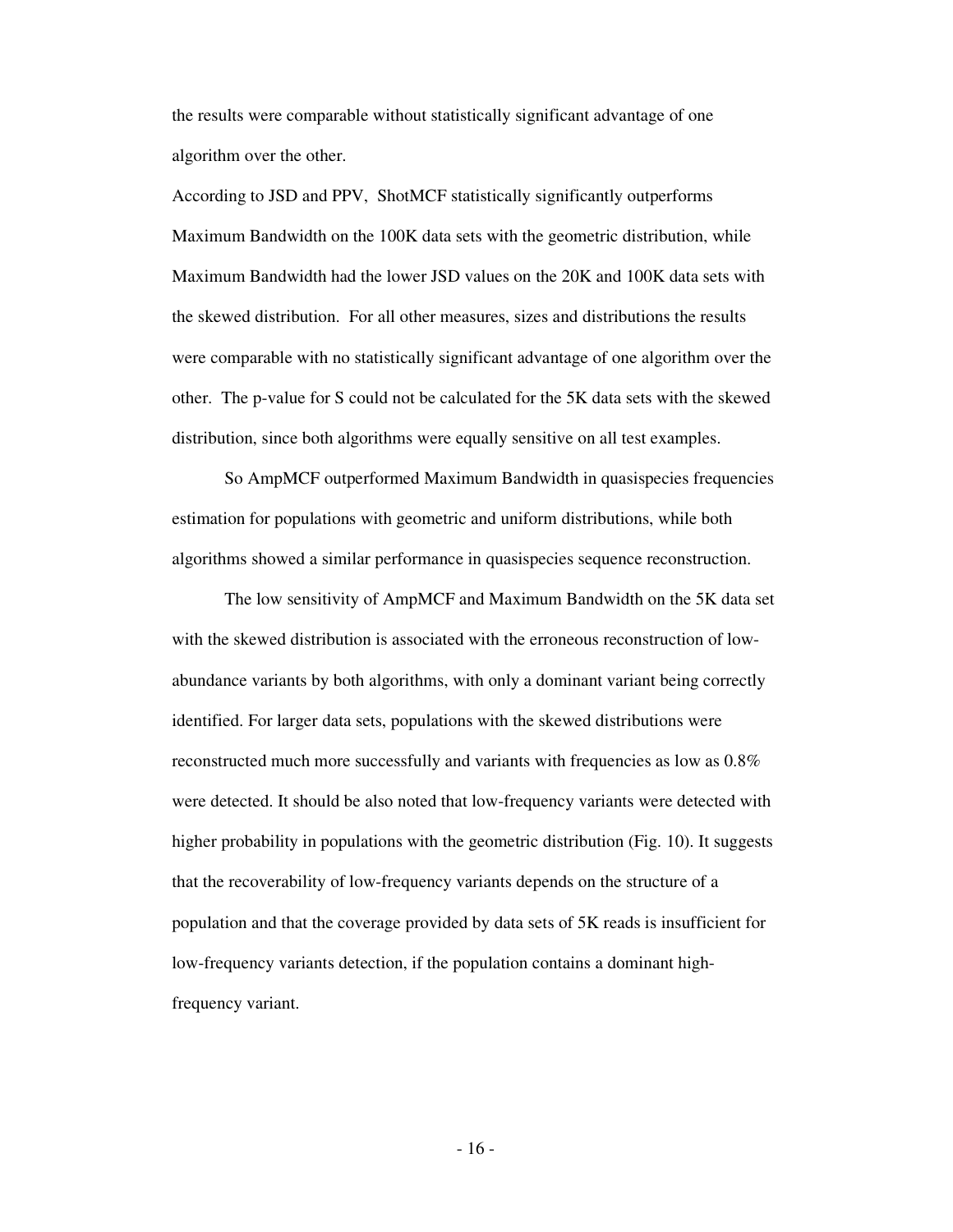**Figure 10** – Probabilities of detection of low-frequency variants (< 0.025) for the geometric and skewed distributions - AmpMCF

In general, abundances of variants greatly affect their recoverability, with highfrequency variants being easier to detect (Fig. 11). As above, all analysed sequences in Fig. 11 were partitioned into 5 groups according to their frequencies f:  $f \le 0.025$ ,  $0.025 < f \leq 0.05$ ,  $0.05 < f \leq 0.1$ ,  $0.1 < f \leq 0.2$  and  $f > 0.2$ . x-axis represents the groups and y-axis the probability of variant recovery in each group. The probabilities of detection of variants within each group increase with the number of reads in a data set. While the probability of reconstruction of a variant with frequency less than 2.5% from the 5K data set was only 0.0092, all variants with frequencies greater than 20% were reconstructed from 20K and 100K data sets.

**Figure 11** – Probabilities of detection of quasispecies depending on their frequencies - AmpMCF

The accuracy of frequency estimation for detected variants with different abundances is illustrated by Fig. 9

**Figure 9** – Dependence between relative error (RE) in frequency estimation and an abundance of a variant – AmpMCF

As for ShotMCF, the accuracy of frequency estimation increases with the abundance and stabilizes approximately at the abundance 0.1. In general, the accuracy of frequency estimation increases with the number of reads in a data set for all groups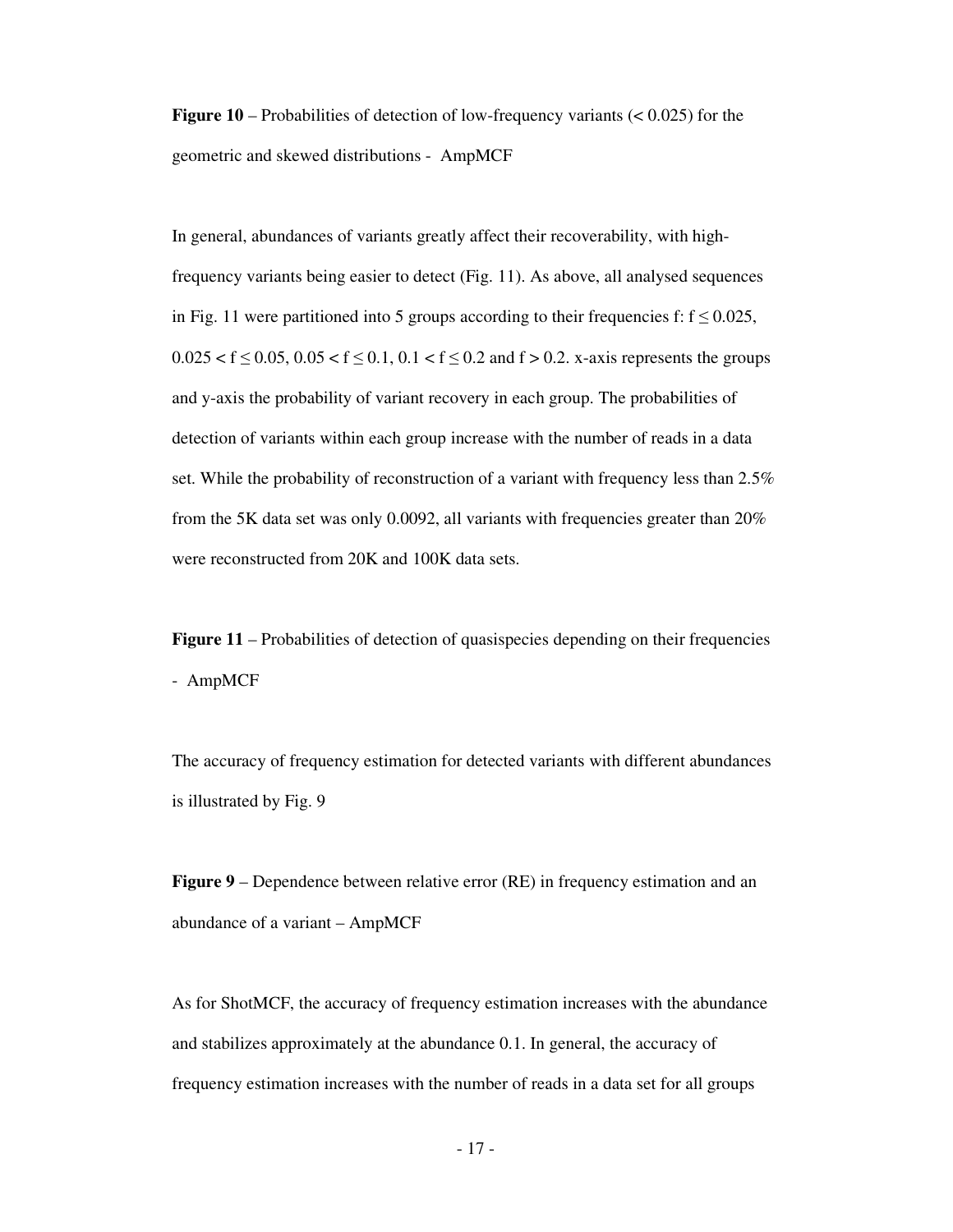except for the group of low-frequency variants. The small value of RE for lowfrequency variants from the 5K data sets can be explained with a low detection rate of such variants, which renders their RE undefined.

### **Discussion**

Two different network-flows based formulations applicable to quasispecies frequency reconstruction problem were developed. The first quasispecies spectrum reconstruction method based on network flows (NF) was proposed in [15]. However, usage of NF in that method does not allow the direct reconstruction of quasispecies sequences and their frequencies. Rather, it selects pairs of overlapping reads that belong to the same sequence variant. For the direct quasispecies spectrum reconstruction the second stage of the algorithm was proposed, which involves finding edge-disjoint paths in the network modified according to the results of the NF stage. The network modification substantially increases the number of edges; therefore, since edge-disjoint paths problem is NP-complete [24], the method is computationally extensive.

AmpMCF extends the concept developed in [15]. It replaces NF with MCF, which allows for joining both stages of algorithm from [15] in a single MCF formulation and for solving it using a single algorithm. Such approach is more effective and allows for increasing quality of the solution. Moreover, instead of increasing the size of the network, AmpMCF allows to decrease it, thus making the problem much more computationally tractable.

ShotMCF extends the ViSpA algorithm described in [7]. The method proposed in [7] consists of two stages: generation of candidate quasispecies sequences from shotgun NGS reads using Maximum Bandwidth paths in the read graph and

 $-18$  -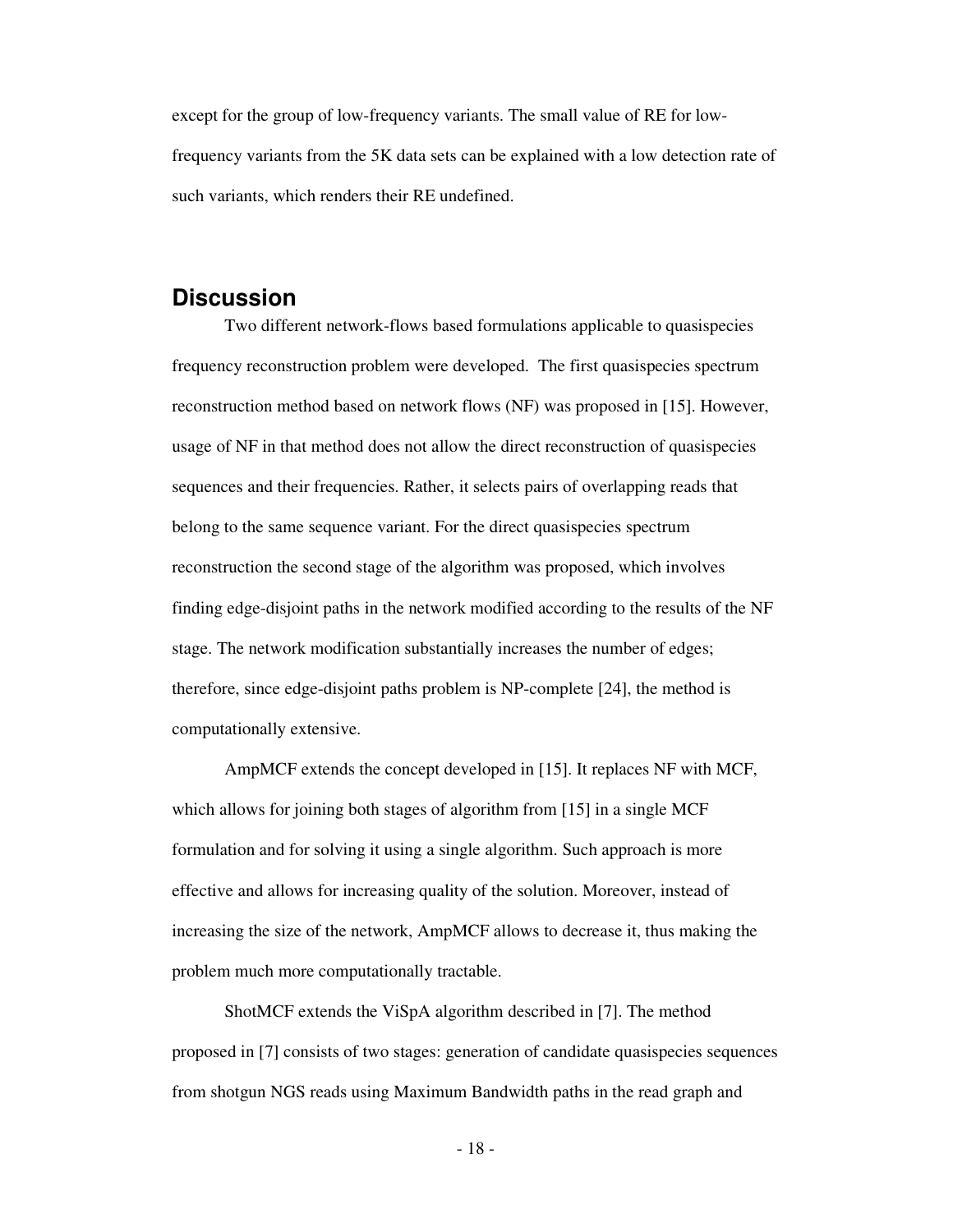estimation of their frequencies using the Expectation Maximization (EM) algorithm [23]. ShotMCF models and solves the quasispecies frequency estimation problem using MCF instead of EM. Unlike AmpMCF and the algorithm from [15], it is a packing algorithm that invokes the vertex rather than edge capacity constraints and does not require integer variables. This new method in combination with the candidate sequences generation algorithm from [7] presents a novel framework for the reliable reconstruction of quasispecies spectrum.

The formulation for AmpMCF could not be applied to shotgun data since it assumes that each full-length sequence corresponds to a unique (s,t)-path in the read graph. However, it is not true for the shotgun data since certain sequences can be assembled from reads through different paths. This observation taken together with consideration of the structure of the read graph described by Lemma 1 indicates that the formulation is more suitable for amplicons. The analogue of AmpMCF for a shotgun data is the NF-based algorithm from [7]. However, as aforementioned, it is computationally extensive and known to be outperformed by ViSpA.

Although the formulation of ShotMCF is applicable to amplicons, AmpMCF is more suitable for this task since ShotMCF handles only the second stage of quasispecies spectrum reconstruction problem, with the first stage being the candidate sequence generation adopted from ViSpA; while AmpMCF incorporates the whole problem into a single formulation.

The structure of the read graph explains a better match of the amplicon data to the covering rather than to packing formulation implemented by Maximum Bandwidth. According to Lemma 1, consistent overlaps between consecutive amplicons form bipartite cliques in a read graph. Edges within each bipartite clique are equal in respect to choosing (s,t)-paths in a read graph. It leads to a large number

- 19 -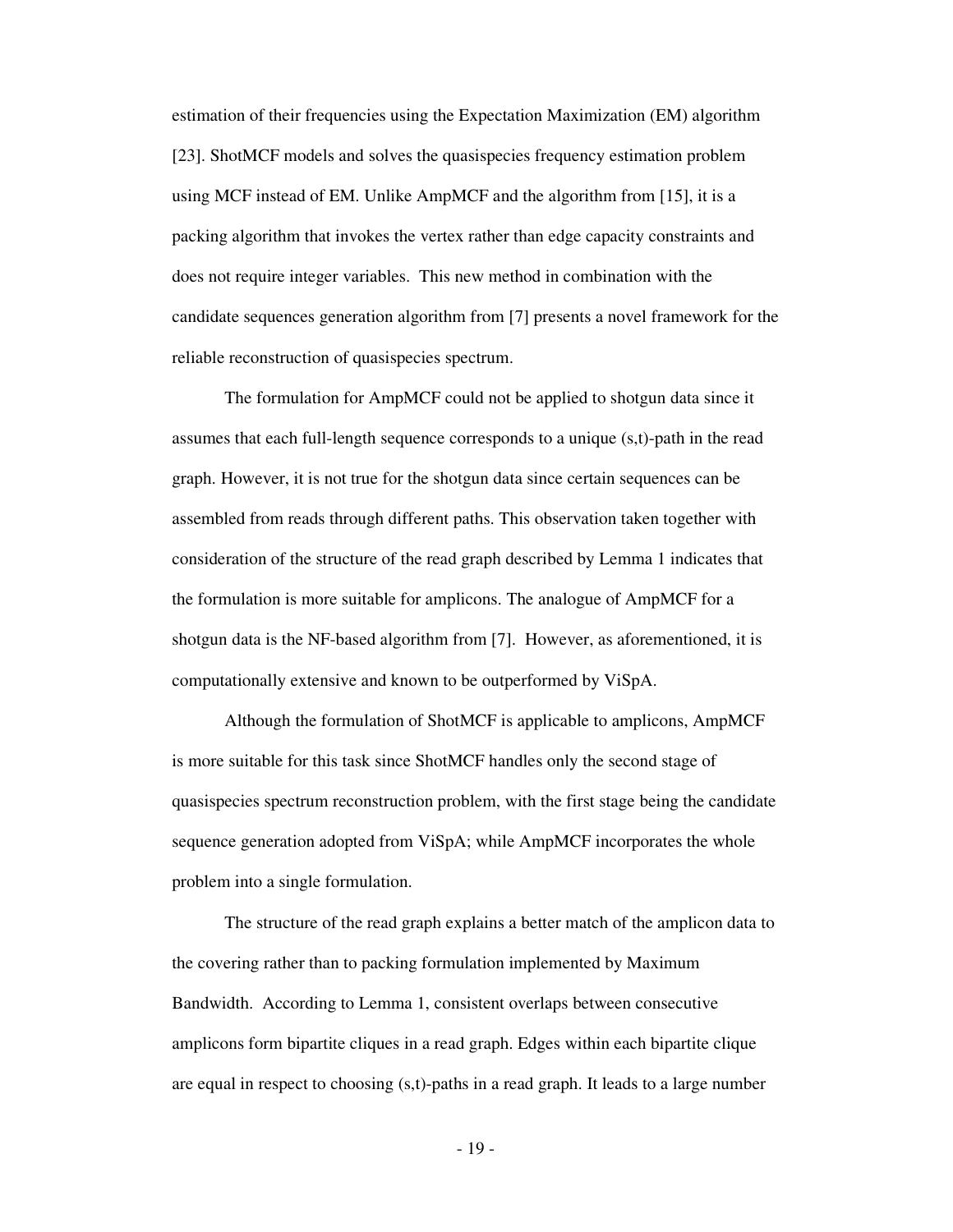of peer alternatives for quasispecies assembling, indicating the need in search for the most parsimonious solution. The NF-based formulation with parsimony as an objective function and without predefined flow sizes requires covering constraints, and, therefore, leads to the covering formulation.

The advantage of ShotMCF method over EM-based method of ViSpA originates from enforcing uniformity of quasispecies coverage and using more accurate formula for the probability of emission of a given read from a given candidate sequence. The major advantage of the EM algorithm over the current version of ShotMCF is a greater speed and reduced requirements for computational resources such as computer memory and number of parallel processors. The reason is that MCF is implemented directly using linear programming formulation. It is expected that application of faster methods; e.g., based on lagrangian relaxations or Bender decomposition, should dramatically increase performance of ShotMCF.

It should be noted that MCF formulations assume absence of gaps in coverage. Although such gaps interrupt the assembly of the entire sequence, the genomic regions covered with reads can be identified using a reference sequence and quasispecies can be estimated with MCF-based algorithms for each region independently

### **Conclusions**

Two novel methods were developed for the reconstruction of the structure of viral population from the NGS shotgun and amplicon reads. Both methods are based on MCF and found suitable for the reliable assembly of viral quasispecies and estimation of their frequencies.

### **Competing interests**

Authors declare that they have no competing interests.

 $-20-$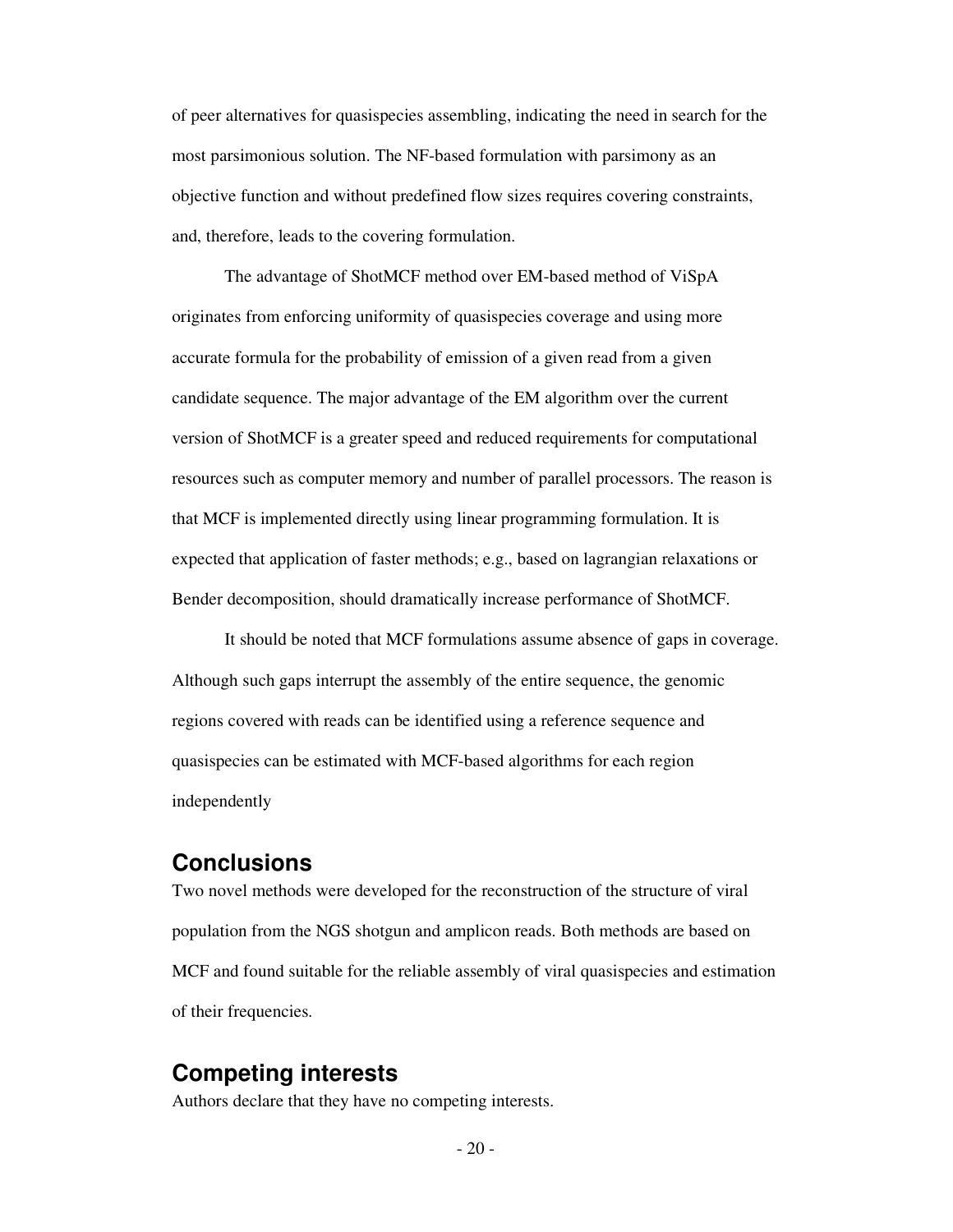### **Authors' contributions**

PS developed the algorithms and wrote the manuscript. NM developed, implemented and tested AmpMCF algorithm. AA developed, implemented and tested ShotMCF algorithm. BT prepared the testing data. IM contributed to designing the algorithms and writing the manuscript. YK contributed to designing the algorithms and writing the manuscript. AZ developed the algorithms, wrote the manuscript and supervised the project. All authors read and approved the final manuscript.

### **Acknowledgements**

This work has been partially supported by Agriculture and Food Research Initiative

Competitive Grant no. 201167016-30331 from the USDA National Institute of Food

and Agriculture and NSF awards IIS-0916401 and IIS-0916948.

Authors thank referees for valuable comments which helped to significantly improve

the paper.

### **References**

- 1. Domingo E: **Biological significance of viral quasispecies.** *Viral Hepatitis Rev. 2,* 1996, 247-261.
- 2. Zagordi O, Klein R, Däumer M, Beerenwinkel N: **Error correction of next-generation sequencing data and reliable estimation of HIV quasispecies**. *Nucleic Acids Research* 2010, **38**(21):7400-7409.
- 3. Duarte EA, Novella IS, Weaver SC, Domingo E, Wain-Hobson S, Clarke DK, Moya A, Elena SF, de la Torre JC, Holland JJ.: **RNA Virus Quasispecies: Significance for Viral Disease and Epidemiology. Infectious Agents and Disease** 3(4) (1994) 201–214.
- 4. Skums Pavel, Dimitrova Zoya, Campo David S., Vaughan Gilberto, Rossi Livia, Forbi Joseph C, Yokosawa Jonny, Zelikovsky Alex, Khudyakov Yury: **Efficient error correction for next-generation sequencing of viral amplicons**. *BMC Bioinformatics* 2012, **13**(Suppl 10):S6
- 5. Zagordi O, Geyrhofer L, Roth V, Beerenwinkel N: **Deep sequencing of a genetically heterogeneous sample: local haplotype reconstruction and read error correction.** . *Journal of Computational Biology* 2009, **17**( 417-428 ).
- 6. Zagordi O, Bhattacharya A, Eriksson N, Beerenwinkel N: **ShoRAH: estimating the genetic diversity of a mixed sample from next-generation sequencing data**. *BMC Bioinformatics* 2011, **12**(119).
- 7. Astrovskaya I., Tork, B., Mangul, S., Westbrooks, K., Mandoiu, I., Balfe, P., Zelikovsky A: **Inferring Viral Quasispecies Spectra from 454 Pyrosequencing Reads**. *BMC Bioinformatics* , **12** (Suppl 6):S1, 2011
- 8. N. Mancuso and B. Tork and P. Skums and I. Mandoiu and A. Zelikovsky: **Viral Quasispecies Reconstruction from Amplicon 454 Pyrosequencing Reads**. *In Silico Biology* **11** (2011/2012) 1–13
- 9. Prosperi MC, Prosperi L, Bruselles A, Abbate I, Rozera G, Vincenti D, SolmoneMC, Capobianchi MR, Ulivi G: **Combinatorial Analysis and Algorithms for Quasispecies Reconstruction using Next-Generation Sequencing**. *BMC Bioinformatics* 12:5 (2011)
- 10. Kullback S., Leibler R.A. **On information and sufficiency** *The Annals of Mathematical Statistics*. 1951. V.22. N. 1. P. 79-86.
- 11. N. Eriksson, L. Pachter, Y. Mitsuya, S.Y. Rhee, and C. Wang et al. **Viral population estimation using pyrosequencing**. *PLoS Comput Biol*, 4:e1000074, 2008.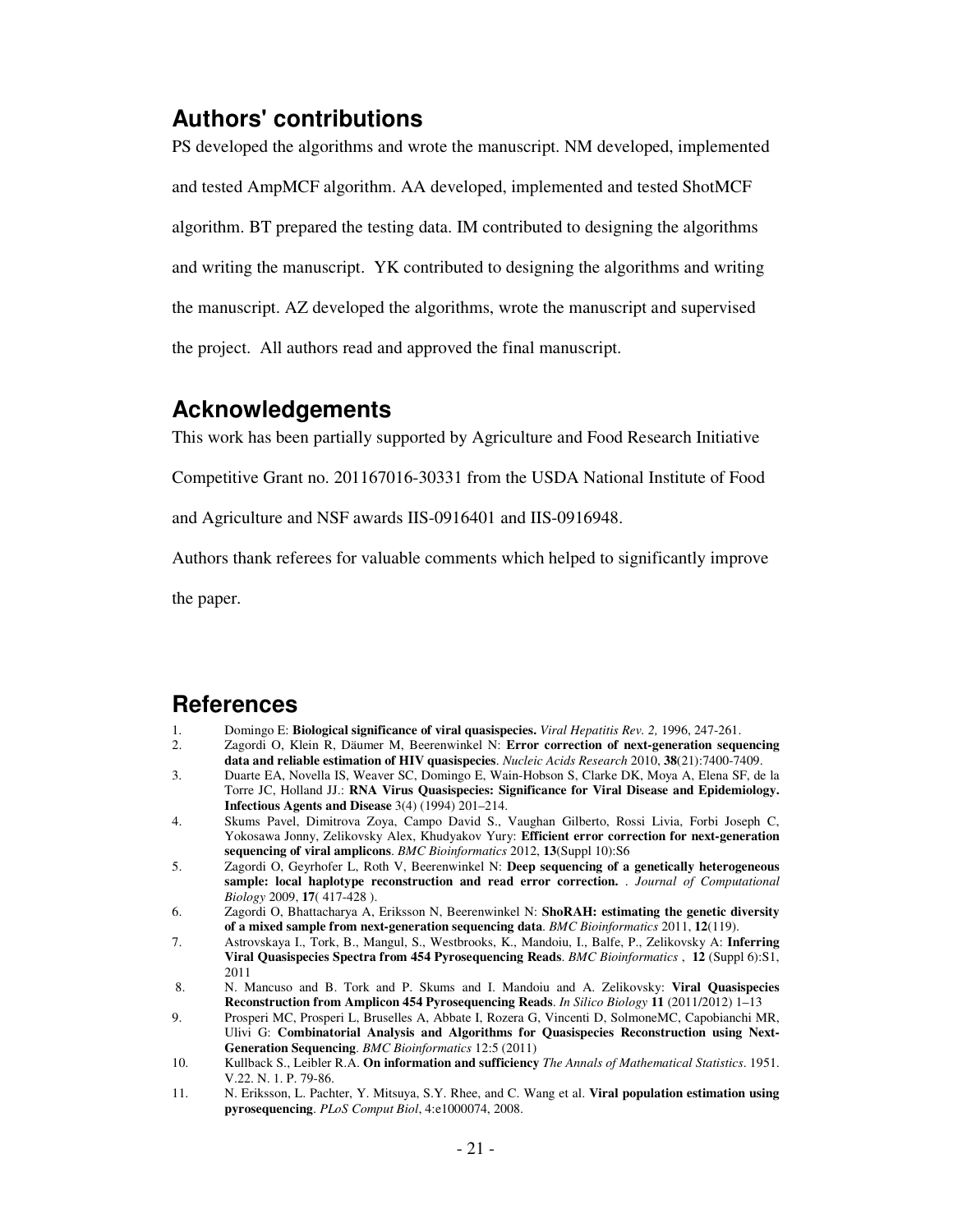- 12. Quince,C. et al. **Removing noise from pyrosequenced amplicons.** *BMC Bioinformatics* 2011, 12:38.
- 13. Skums P, Campo D, Dimitrova Z, Vaughan G, Lau D, Khudyakov Y: **Numerical detection, measuring and analysis of differential interferon resistance for individual HCV intra-host variants and its influence on the therapy response**. *In Silico Biology* 11 (2011/2012) 1–7.
- 14. S. Balser, K. Malde, A. Lanzen, A. Sharma, and I. Jonassen. **Characteristics of 454 pyrosequencing data-enabling realistic simulation with FlowSim**. *Bioinformatics* 2010, 26:i420-5.
- 15. Westbrooks K, Astrovskaya I, Campo D, Khudyakov Y, Berman P, Zelikovsky A: **HCV Quasispecies Assembly using Network Flows**. In: Proc. International Symposium Bioinformatics Research and Applications. (2008) 159–170
- 16. T. Von Hahn, J.C. Yoon, H. Alter, C.M. Rice, B. Rehermann, P. Balfe, and J.A. Mckeating. **Hepatitis** С **virus continuously escapes from neutralizing antibody and t-cell responses during chronic infection in vivo.** *Gastroenterology*, **132**:667–678, 2007.
- 17. Luciani F, Bull RA, Lloyd AR. **Next generation deep sequencing and vaccine design: today and tomorrow.** *Trends Biotechnol*. 2012 Sep;30(9):443-52
- 18. Beerenwinkel N, Zagordi O. **Ultra-deep sequencing for the analysis of viral populations.** *Curr Opin Virol*. 2011 Nov;**1**(5):413-8.
- 19. Beerenwinkel N, Günthard HF, Roth V, Metzner KJ. **Challenges and opportunities in estimating viral genetic diversity from next-generation sequencing data**. *Front Microbiol*. 2012;3:329
- 20. Kruskal W, Wallis W. **Use of ranks in one-criterion variance analysis**, *Journal of the American Statistical Association* 1952, **47** (260): 583–621
- 21. R. K. Ahuja, T. L. Magnanti, J. B. Orlin: *Network Flows: Theory, Algorithms, and Applications.* Prentice Hall, 1993.
- 22. M. Nowak: *Evolutionary dynamics*, Belknap Press of Harvard University Press, 2006.<br>23. Dempster, A.P.: Laird. N.M.: Rubin. D.B. **Maximum Likelihood from Incomplete**
- 23. Dempster, A.P.; Laird, N.M.; Rubin, D.B. **Maximum Likelihood from Incomplete Data via the EM Algorithm**. *Journal of the Royal Statistical Society*. Series B (Methodological) 1977; 39 (1): 1–38.
- 24. Garey, M. R. and Johnson, D. S: *Computers and Intractability. A Guide to the Theory of NP-Completeness*. W. H. Freeman, San Francisco, 1979.

### **Tables**

**Table 1 -** Statistical significance of the comparison of ShotMCF and EM

|              | <b>Geometric distribution</b> |          |          |          |          |          |          |
|--------------|-------------------------------|----------|----------|----------|----------|----------|----------|
| # of reads   | 5000                          | 20000    | 100000   | 150000   | 200000   | 250000   | 300000   |
| p-value RMSE | 0.000071                      | 0.000071 | 0.000071 | 0.002263 | 0.000122 | 0.000160 | 0.000093 |
| p-value KLD  | 0.000071                      | 0.000913 | 0.000071 | 0.038598 | 0.006428 | 0.016540 | 0.000071 |
|              | <b>Uniform distribution</b>   |          |          |          |          |          |          |
| # of reads   | 5000                          | 20000    | 100000   | 150000   | 200000   | 250000   | 300000   |
| p-value RMSE | 0.000071                      | 0.000071 | 0.000071 | 0.000443 | 0.000566 | 0.001449 | 0.005258 |
| p-value KLD  | 0.000071                      | 0.000071 | 0.000122 | 0.000345 | 0.000566 | 0.001449 | 0.005258 |
|              | <b>Skewed distribution</b>    |          |          |          |          |          |          |
| # of reads   | 5000                          | 20000    | 100000   | 150000   | 200000   | 250000   | 300000   |
| p-value RMSE | 0.000071                      | 0.000071 | 0.027823 | 0.000071 | 0.000720 | 0.000093 | 0.000071 |
| p-value KLD  | 0.000071                      | 0.000071 | 0.027823 | 0.000071 | 0.001152 | 0.001152 | 0.000071 |

**Table 2 -** Statistical significance of the comparison of AmpMCF and EM

|              | <b>Geometric distribution</b> |          |          |  |  |  |
|--------------|-------------------------------|----------|----------|--|--|--|
| # of reads   | 5000                          | 20000    | 100000   |  |  |  |
| p-value RMSE | 0.001100                      | 0.000069 | 0.000070 |  |  |  |
| p-value JSD  | 0.200130                      | 0.742240 | 0.000718 |  |  |  |
| p-value S    | 0.46294                       | 0.11743  | 0.84517  |  |  |  |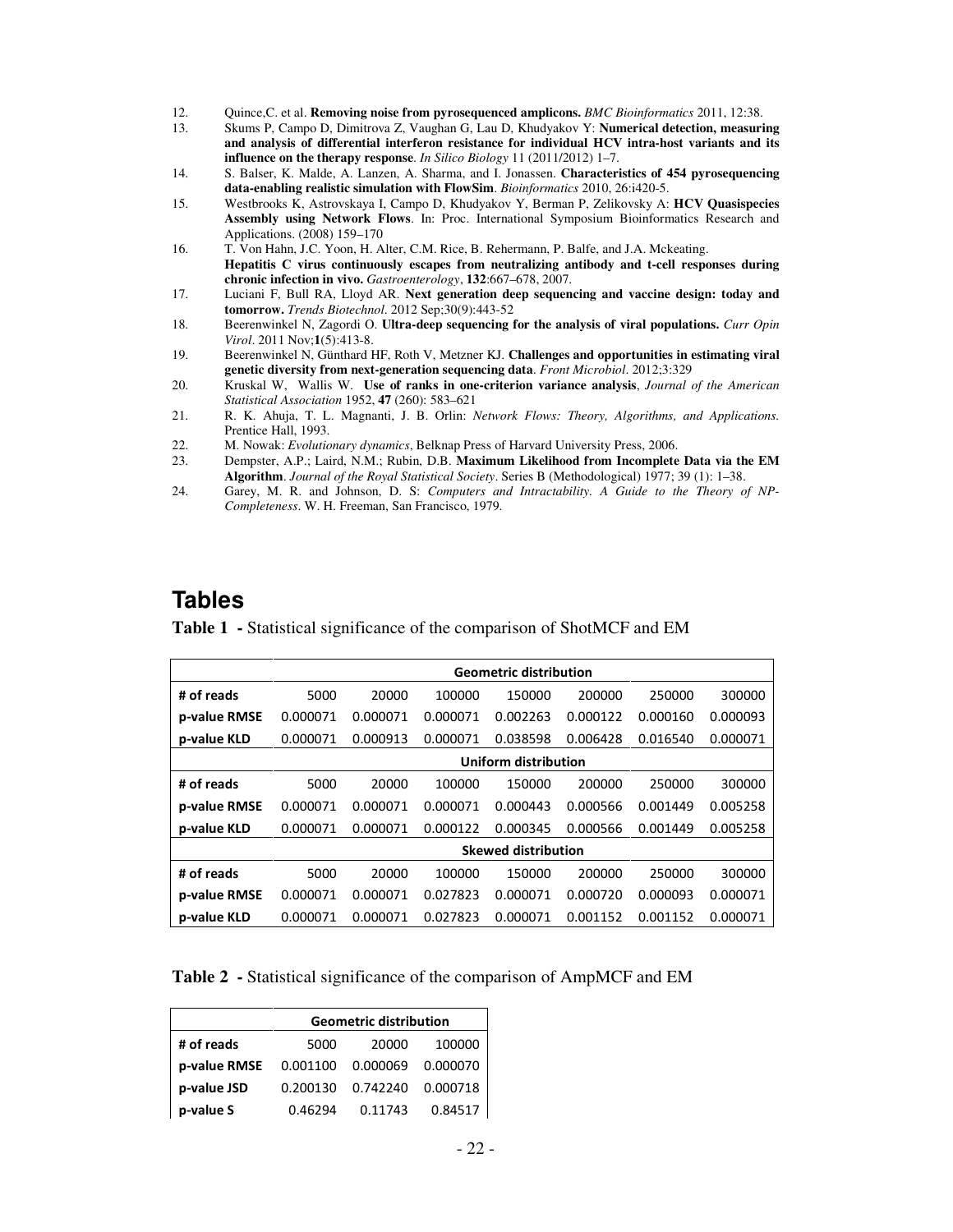| p-value PPV  | 0.66827                    | 0.79078  | 0.037853 |  |  |  |
|--------------|----------------------------|----------|----------|--|--|--|
|              | Uniform distribution       |          |          |  |  |  |
| # of reads   | 5000                       | 20000    | 100000   |  |  |  |
| p-value RMSE | 0.122800                   | 0.061063 | 0.015030 |  |  |  |
| p-value JSD  | 0.339790                   | 0.818120 | 0.742170 |  |  |  |
| p-value S    | 0.34978                    | 0.78918  | 0.89135  |  |  |  |
| p-value PPV  | 0.13832                    | 0.89501  | 0.50755  |  |  |  |
|              | <b>Skewed distribution</b> |          |          |  |  |  |
| # of reads   | 5000                       | 20000    | 100000   |  |  |  |
| p-value RMSE | 0.469220                   | 0.717980 | 0.224440 |  |  |  |
| p-value JSD  | 0.211260                   | 0.004284 | 0.023486 |  |  |  |
| p-value S    |                            | 0.12341  | 0.39881  |  |  |  |
| p-value PPV  | 0.20846                    | 0.53018  | 0.40896  |  |  |  |

# **Figures**





**Figure 2 – Comparison of ShotMCF and EM – RMSE**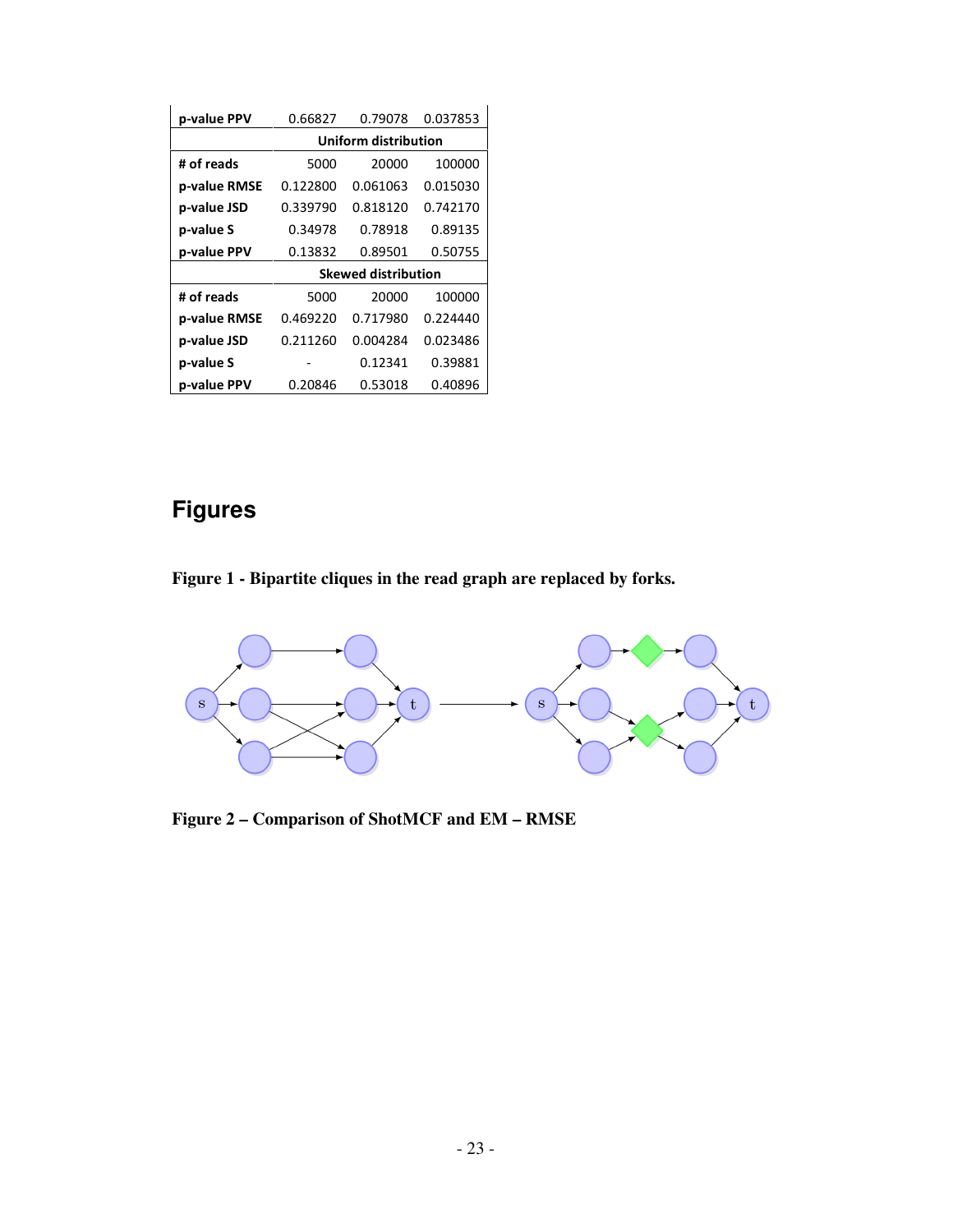

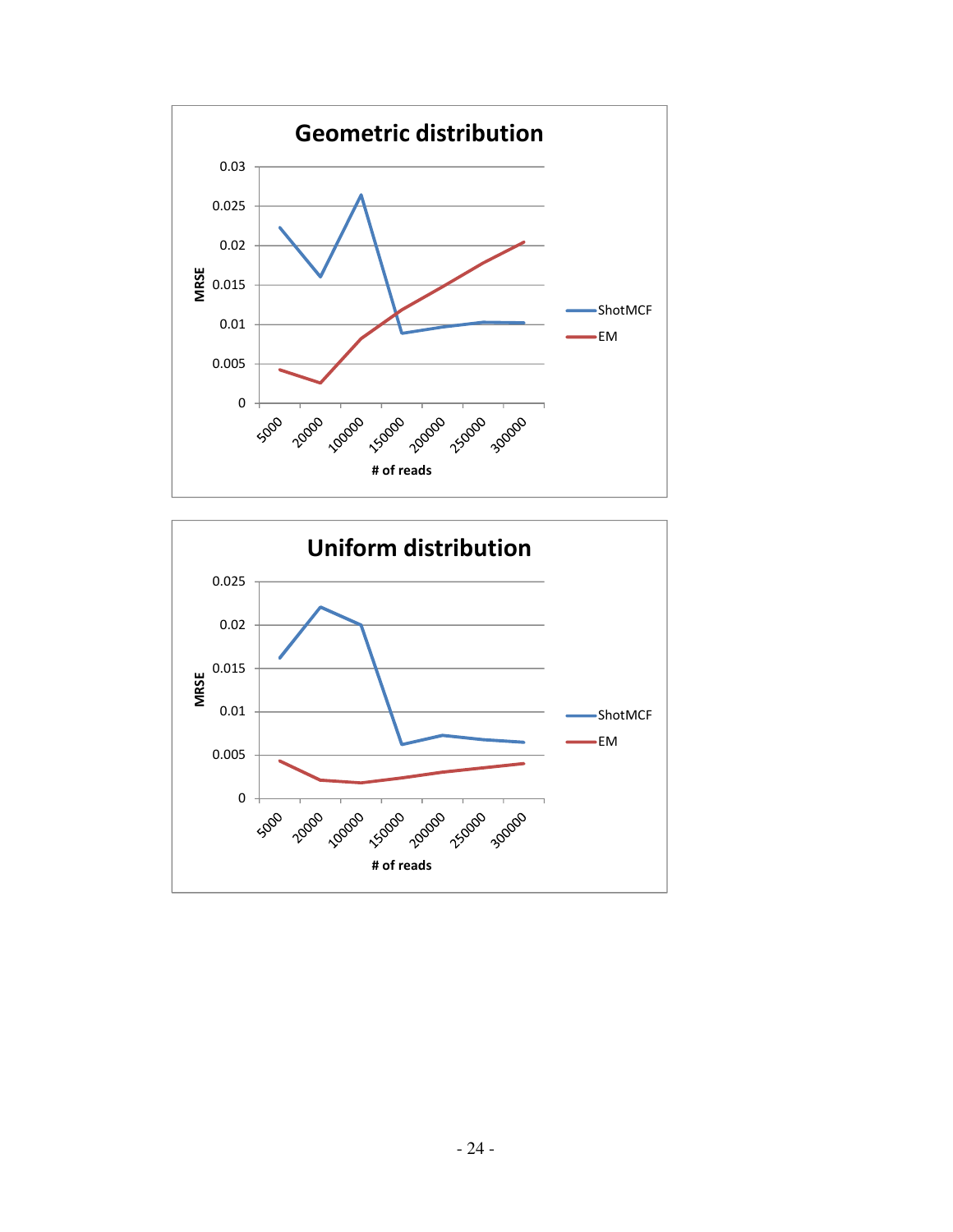

**Figure 3 – Comparison of ShotMCF and EM - KLD** 

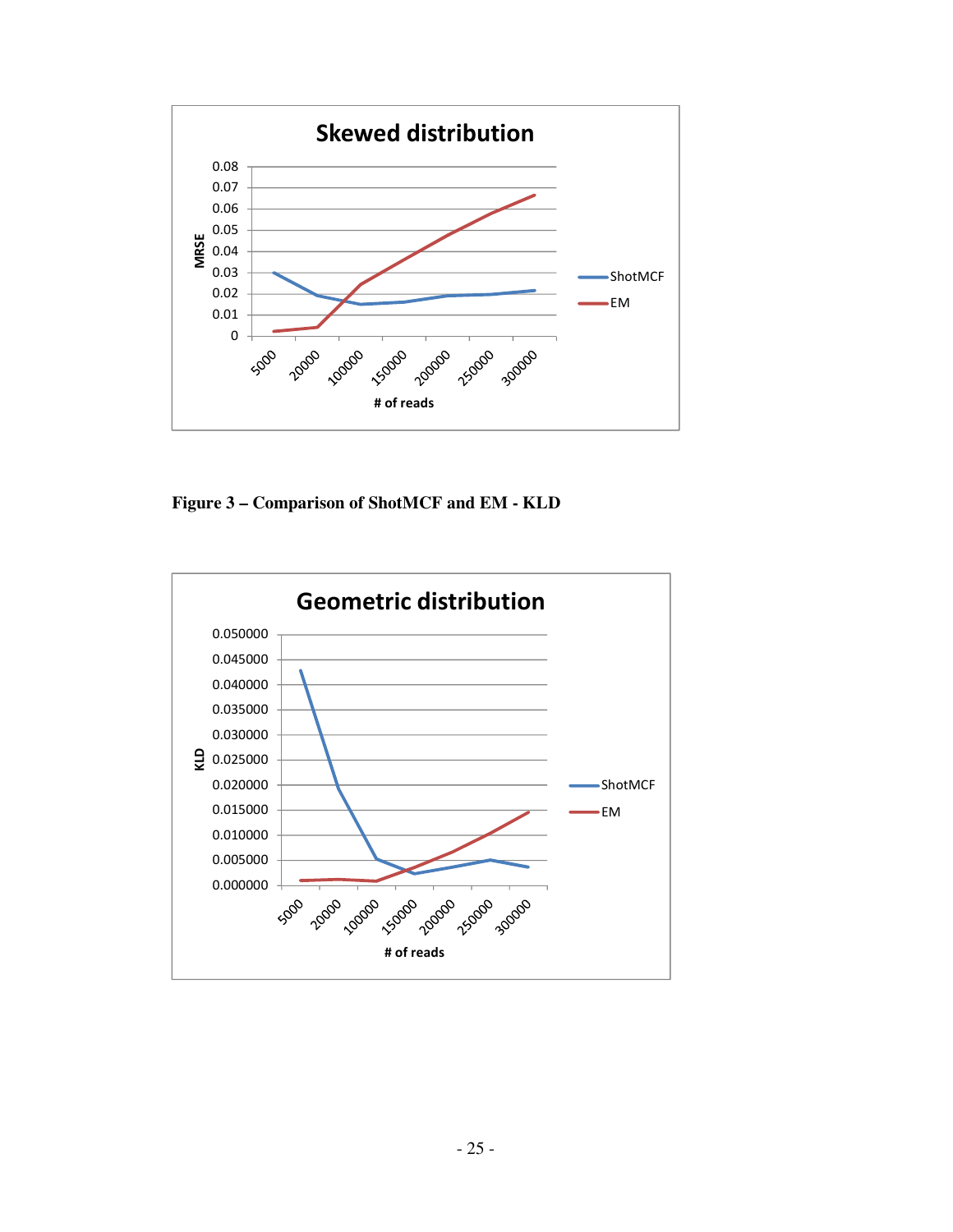



**Figure 4** – Comparison of AmpMCF and Maximum Bandwidth – RMSE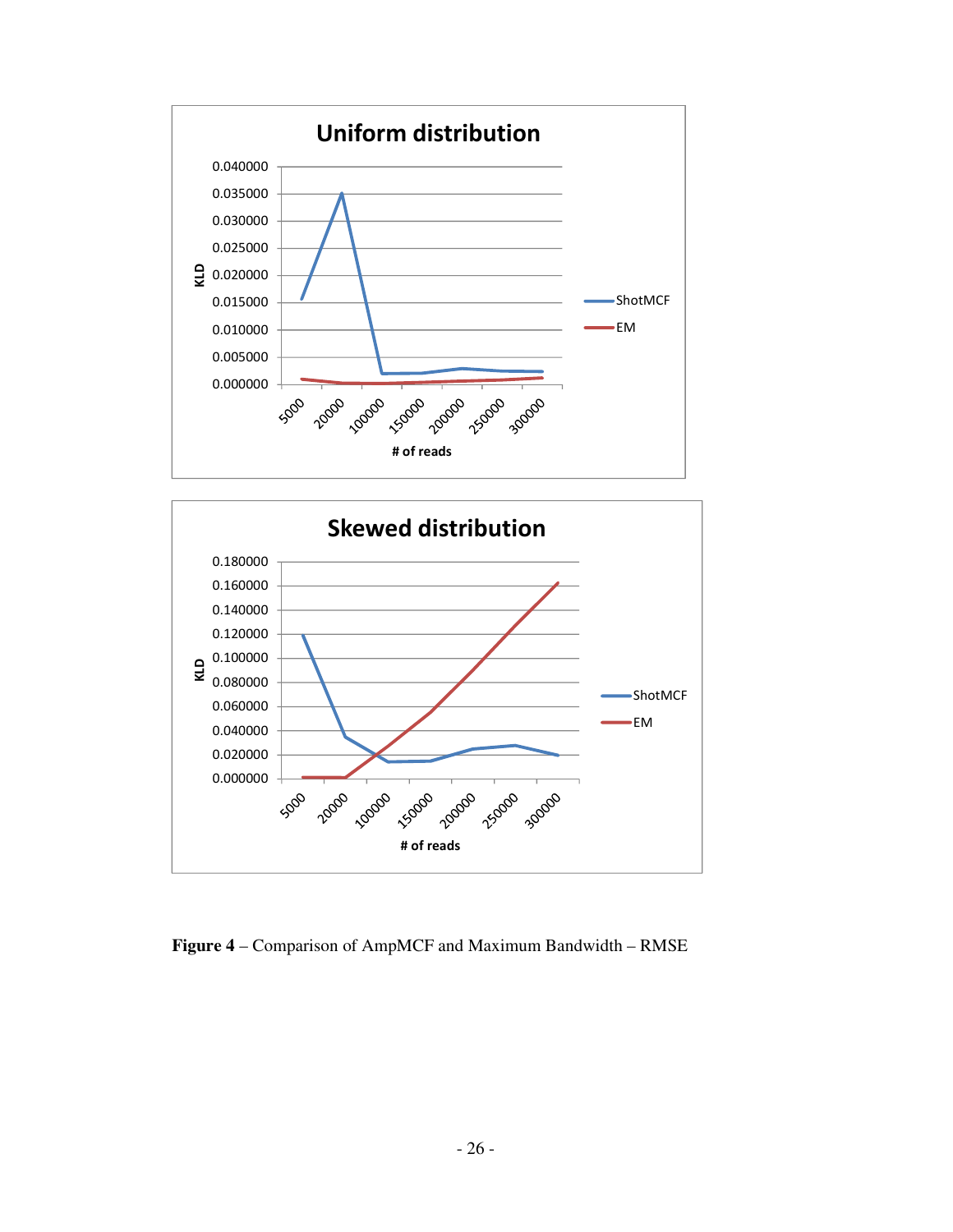

## Geometric distribution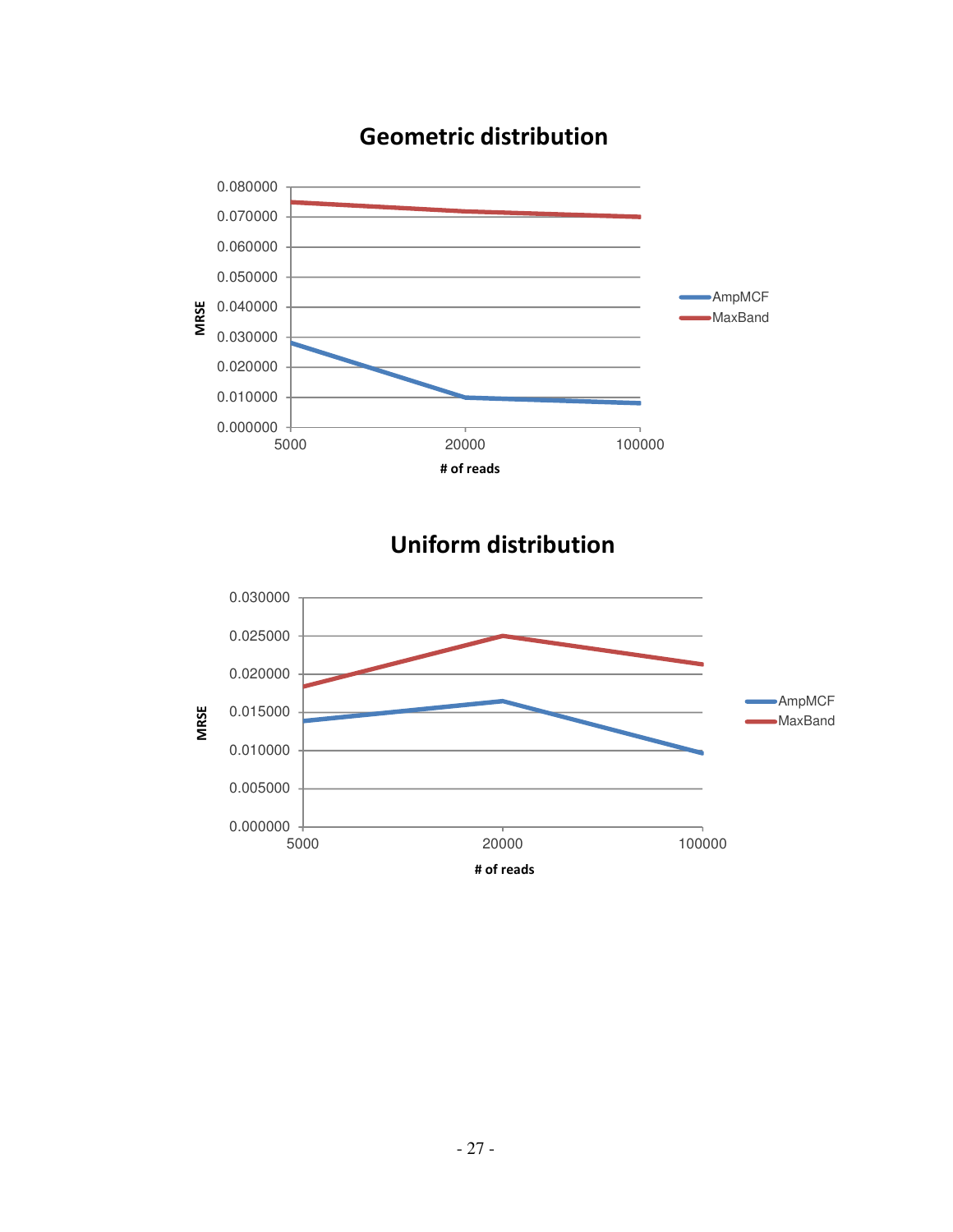

## Skewed distribution

**Figure 5** – Comparison of AmpMCF and Maximum Bandwidth – JSD



Geometric distribution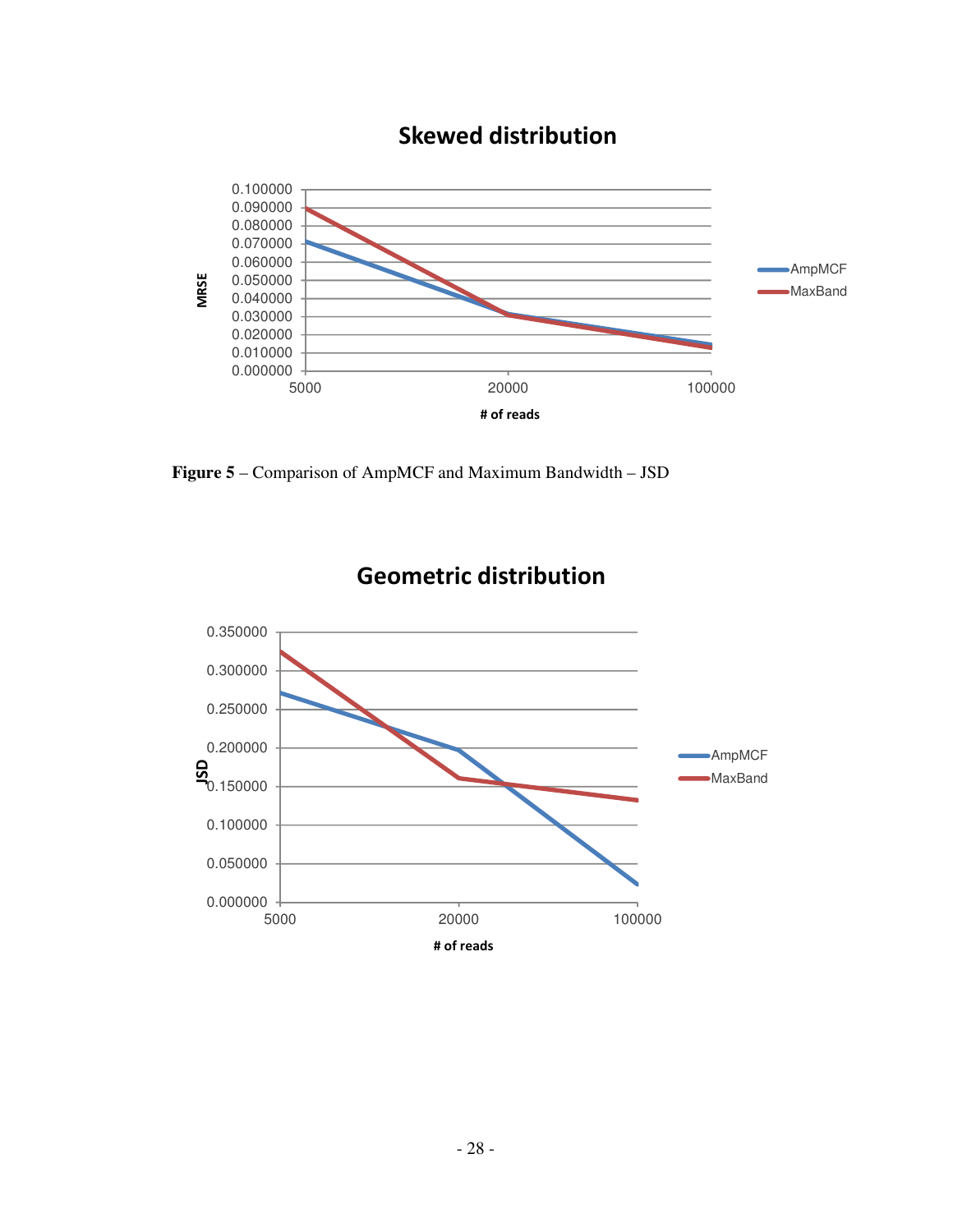

## Uniform distribution

Skewed distribution



**Figure 6** – Comparison of AmpMCF and Maximum Bandwidth – Sensitivity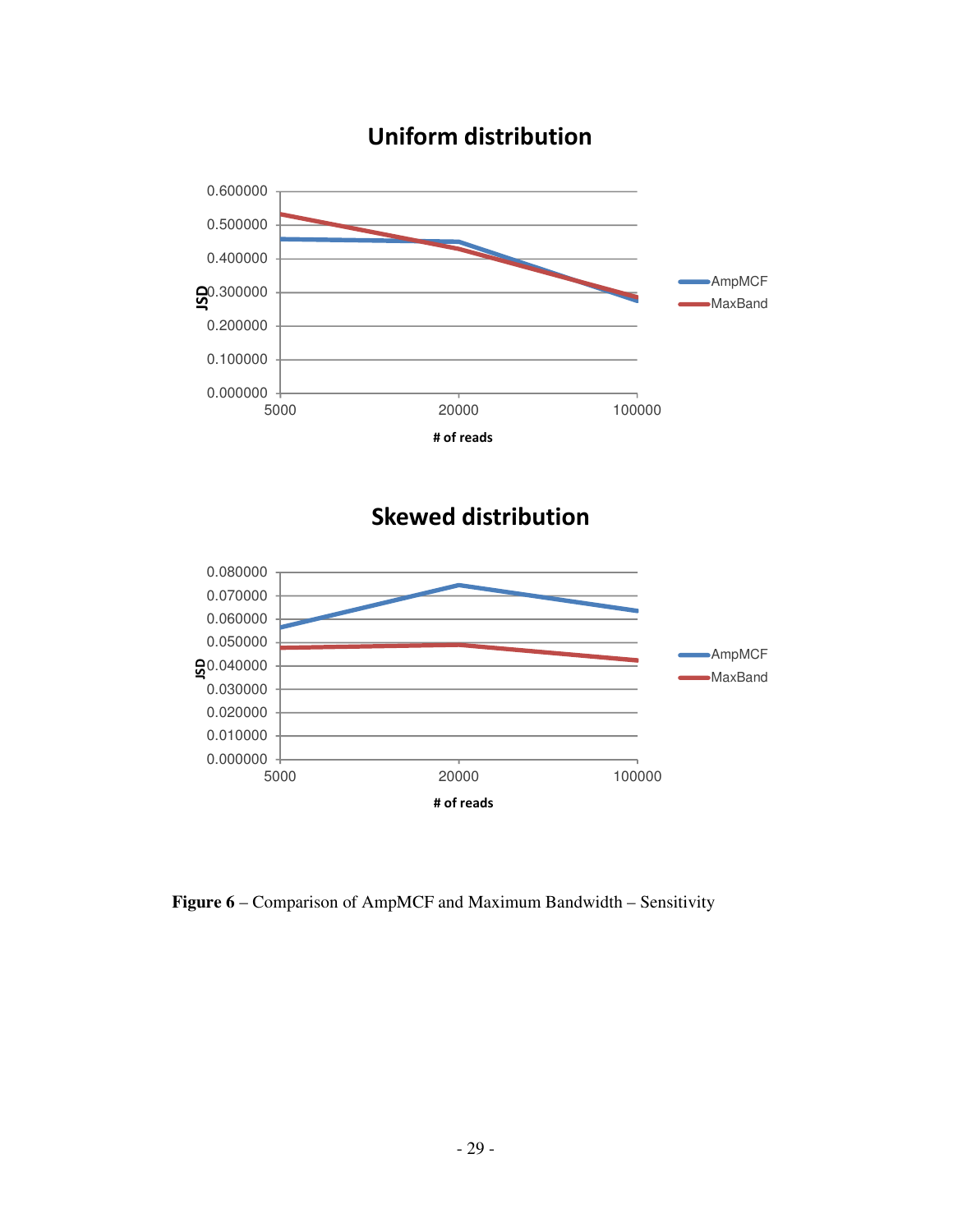

## Geometric distribution

## Uniform distribution

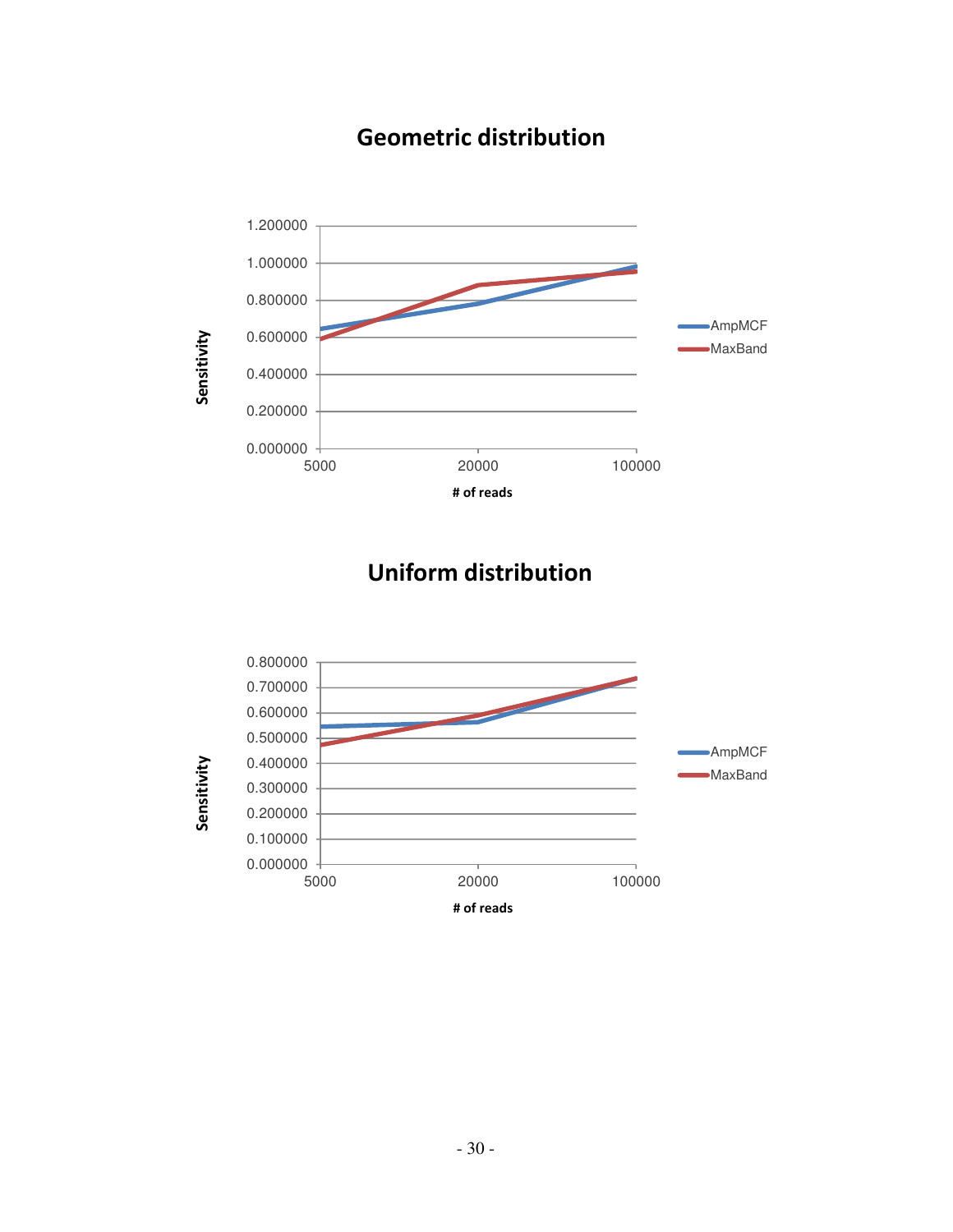

## Skewed distribution

**Figure 7** – Comparison of AmpMCF and Maximum Bandwidth – PPV

## Geometric distribution

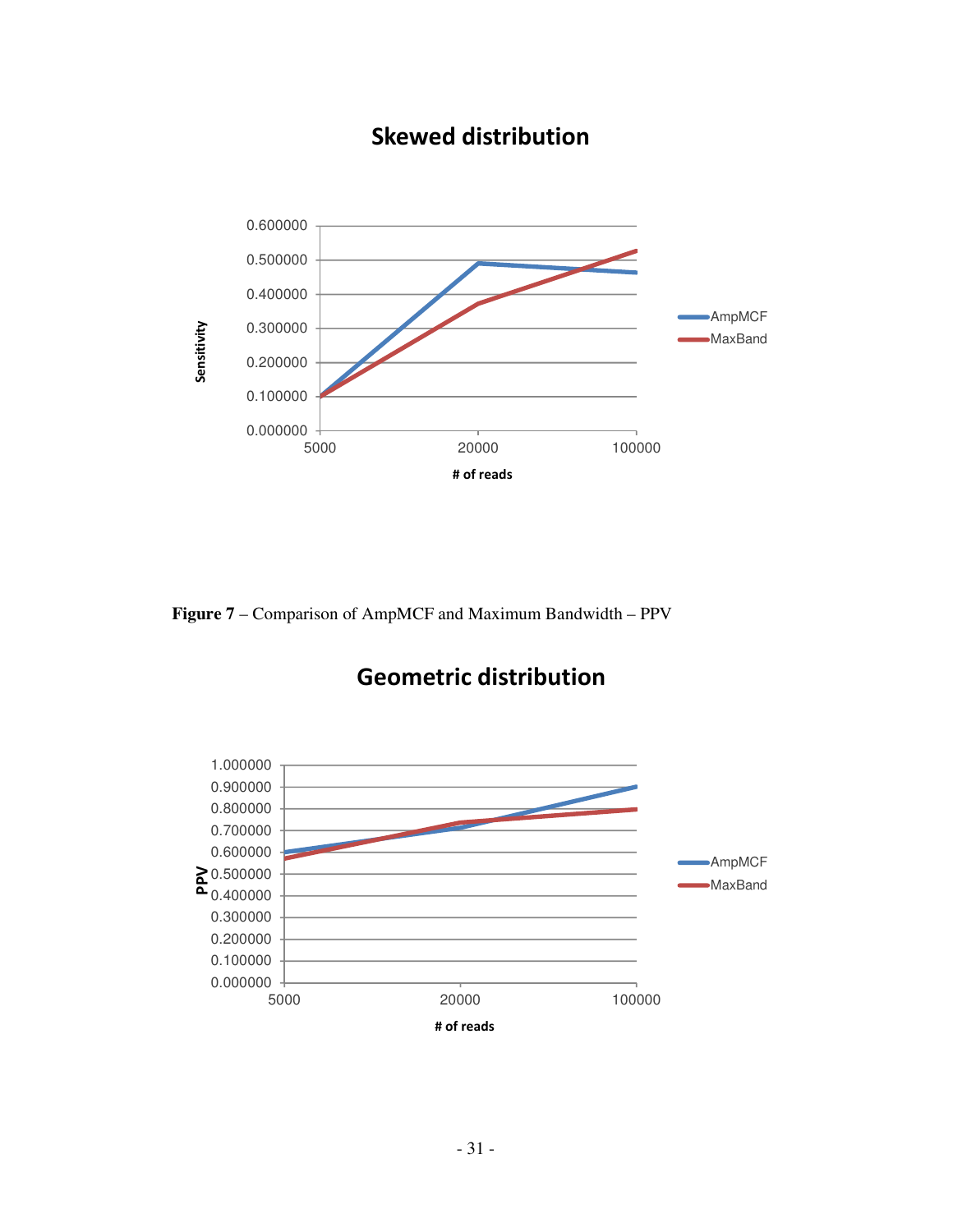## Uniform distribution



### Skewed distribution



**Figure 8** – Dependence between relative error in frequency estimation and an

abundance of a variant - ShotMCF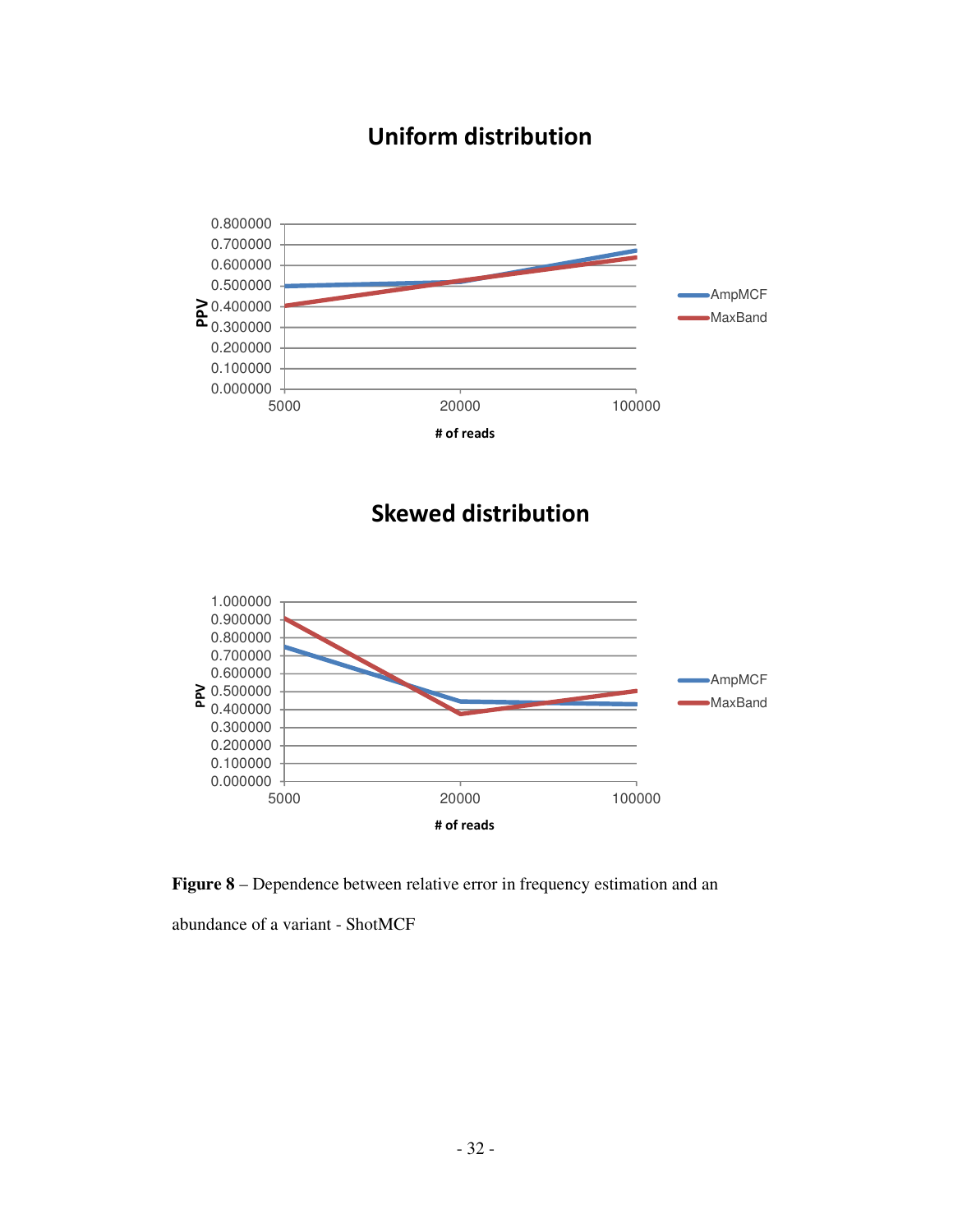

**Figure 9** – Dependence between relative error in frequency estimation and an



abundance of a variant – AmpMCF

**Figure 10** – Probabilities of detection of low-frequency variants (< 0.025) for the geometric and skewed distributions - AmpMCF